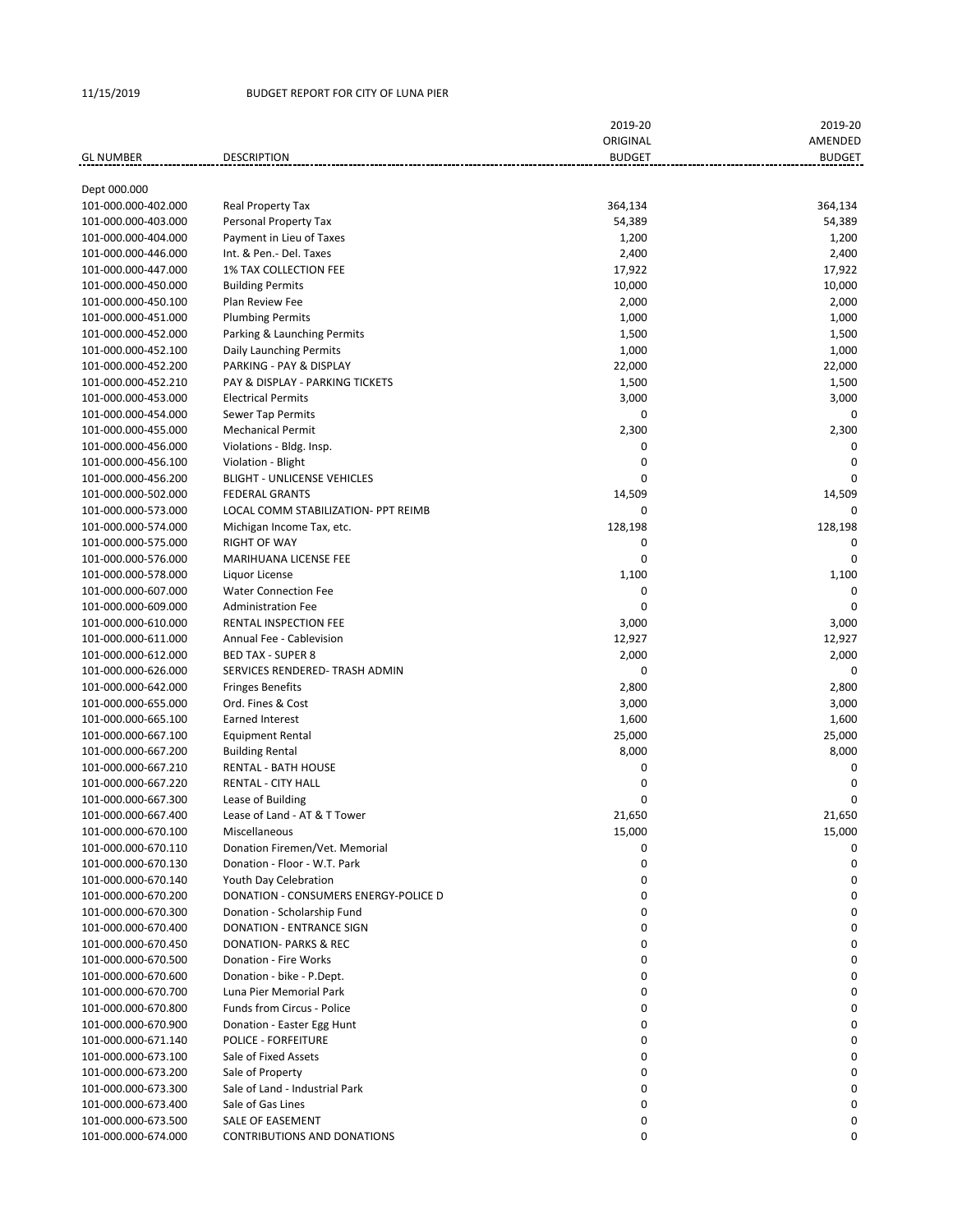| 101-000.000-676.100                        | Reim. Under P.A. #228                                   | 0       | 0           |
|--------------------------------------------|---------------------------------------------------------|---------|-------------|
| 101-000.000-676.110                        | Grant - Cop                                             | 0       | 0           |
| 101-000.000-676.120                        | OJP Grant - Vest - Police                               | 0       | 0           |
|                                            | <b>GRANT - STATE - BENCHMARKS</b>                       | 0       | 0           |
| 101-000.000-676.130                        |                                                         |         |             |
| 101-000.000-676.140                        | <b>GRANT - DNR - DREDGING</b>                           | 0       | 0           |
| 101-000.000-676.150                        | GRANT - FEMA - FIRE DEPT.                               | 0       | 0           |
| 101-000.000-676.160                        | <b>GRANT - HOME LAND SECURITY</b>                       | 0       | 0           |
| 101-000.000-676.170                        | <b>GRANT REVENUE</b>                                    | 0       | $\mathbf 0$ |
|                                            |                                                         |         |             |
| 101-000.000-676.180                        | GRANT - BUILDING - FIRE DEPT.                           | 0       | 0           |
| 101-000.000-676.190                        | <b>GRANT-CONSUMERS-LIGHT HOUSE</b>                      | 0       | 0           |
| 101-000.000-676.200                        | Reim. from Community Develop.                           | 0       | 0           |
| 101-000.000-676.210                        | REIMBURSEMENTS                                          | 0       | 0           |
| 101-000.000-676.300                        | DNR - Grant                                             | 0       | 0           |
|                                            |                                                         |         |             |
| 101-000.000-676.301                        | <b>MONROE COUNTY GRANT</b>                              | 0       | $\mathbf 0$ |
| 101-000.000-676.500                        | P.A.#302 - Police - State                               | 500     | 500         |
| 101-000.000-676.600                        | Grant - Computer - Police                               | 0       | $\mathbf 0$ |
| 101-000.000-676.700                        | Memorial Park Grant - D.E.Q.                            | 0       | 0           |
|                                            |                                                         |         |             |
| 101-000.000-676.900                        | Grant - FEMA - House Raising                            | 0       | $\mathbf 0$ |
| 101-000.000-694.000                        | CASH OVER AND SHORTAGE                                  | 0       | $\mathbf 0$ |
| 101-000.000-695.101                        | FUND BALANCE CARRY FORWARD-GENERAL                      | 0       | 0           |
| 101-000.000-698.000                        | <b>BOND PROCEEDS</b>                                    | 0       | 0           |
| 101-000.000-699.000                        |                                                         | 0       | 0           |
|                                            | Operating transfers-Comm.Devel                          |         |             |
| 101-000.000-699.100                        | TRANSFER IN-WWTP                                        | 0       | 0           |
| 101-000.000-728.000                        | <b>EDA GRANT</b>                                        | 0       | 0           |
| 101-000.000-999.000                        | <b>LOAN PROCEEDS</b>                                    | 0       | 0           |
| NET OF REVENUES/APPROPRIATIONS - 000.000 - |                                                         | 723,629 | 723,629     |
|                                            |                                                         |         |             |
|                                            |                                                         |         |             |
| Dept 101.000 - CITY COUNCIL                |                                                         |         |             |
| 101-101.000-702.100                        | <b>Council Salaries</b>                                 | 7,200   | 7,200       |
| 101-101.000-717.000                        | LIFE INS.                                               | 0       | $\Omega$    |
|                                            |                                                         |         |             |
| 101-101.000-719.000                        | <b>CITY CONTRIBUTION</b>                                | 36      | 36          |
| 101-101.000-720.200                        | <b>SOCIAL SECURITY</b>                                  | 446     | 446         |
| 101-101.000-720.300                        | MEDICARE                                                | 105     | 105         |
| 101-101.000-727.100                        | Office Supplies                                         | 100     | 100         |
| 101-101.000-861.100                        | Travel                                                  | 200     | 200         |
|                                            |                                                         |         |             |
| 101-101.000-960.000                        | Schooling                                               | 0       | $\mathbf 0$ |
|                                            | NET OF REVENUES/APPROPRIATIONS - 101.000 - CITY COUNCIL | (8,087) | (8,087)     |
|                                            |                                                         |         |             |
|                                            |                                                         |         |             |
|                                            |                                                         |         |             |
| Dept 171.000 - MAYOR                       |                                                         |         |             |
| 101-171.000-702.200                        | Mayor's Salary                                          | 1,500   | 1,500       |
| 101-171.000-702.210                        | <b>Executive Director</b>                               | 1,500   | 1,500       |
| 101-171.000-717.000                        | LIFE INS.                                               | 0       | 0           |
|                                            |                                                         | 25      |             |
| 101-171.000-719.000                        | CITY CONTRIBUTION- WORKERS COMP                         |         | 25          |
| 101-171.000-720.200                        | SOCIAL SECURITY                                         | 300     | 300         |
| 101-171.000-720.300                        | MEDICARE                                                | 70      | 70          |
| 101-171.000-727.100                        | Office Supplies                                         | 20      | 20          |
| 101-171.000-861.100                        | Travel                                                  | 200     | 200         |
|                                            |                                                         |         |             |
| 101-171.000-880.100                        | <b>Community Promotion</b>                              | 175     | 175         |
| 101-171.000-880.200                        | Mayor's Exchange Day                                    | 0       | 0           |
| 101-171.000-880.300                        | MPACT (CABLEVISION)                                     | 0       | 0           |
| 101-171.000-930.000                        | <b>Equipment Maintenance</b>                            | 0       | 0           |
| 101-171.000-958.000                        |                                                         | 85      | 85          |
|                                            | Membership & Dues                                       |         |             |
| 101-171.000-977.100                        | New Equipment                                           | 0       | 0           |
|                                            | NET OF REVENUES/APPROPRIATIONS - 171.000 - MAYOR        | (3,875) | (3,875)     |
|                                            |                                                         |         |             |
| Dept 172.000 - CITY ADMINISTRATOR          |                                                         |         |             |
| 101-172.000-702.300                        | Administrator's Salary                                  | 0       | 0           |
|                                            |                                                         |         |             |
| 101-172.000-703.300                        | Secretary Salary                                        | 0       | 0           |
| 101-172.000-717.000                        | LIFE INS.                                               | 0       | 0           |
| 101-172.000-718.000                        | Pension                                                 | 0       | 0           |
| 101-172.000-718.100                        | UNEMPLOYMENT COMPENSATION                               | 0       | 0           |
| 101-172.000-719.000                        | CITY CONTRIBUTION- WORKERS COMP                         | 0       | 0           |
|                                            |                                                         |         |             |
| 101-172.000-719.100                        | City's Contribution - Hosp.                             | 0       | 0           |
| 101-172.000-719.150                        | DENTAL                                                  | 0       | 0           |
| 101-172.000-720.200                        | SOCIAL SECURITY                                         | 0       | 0           |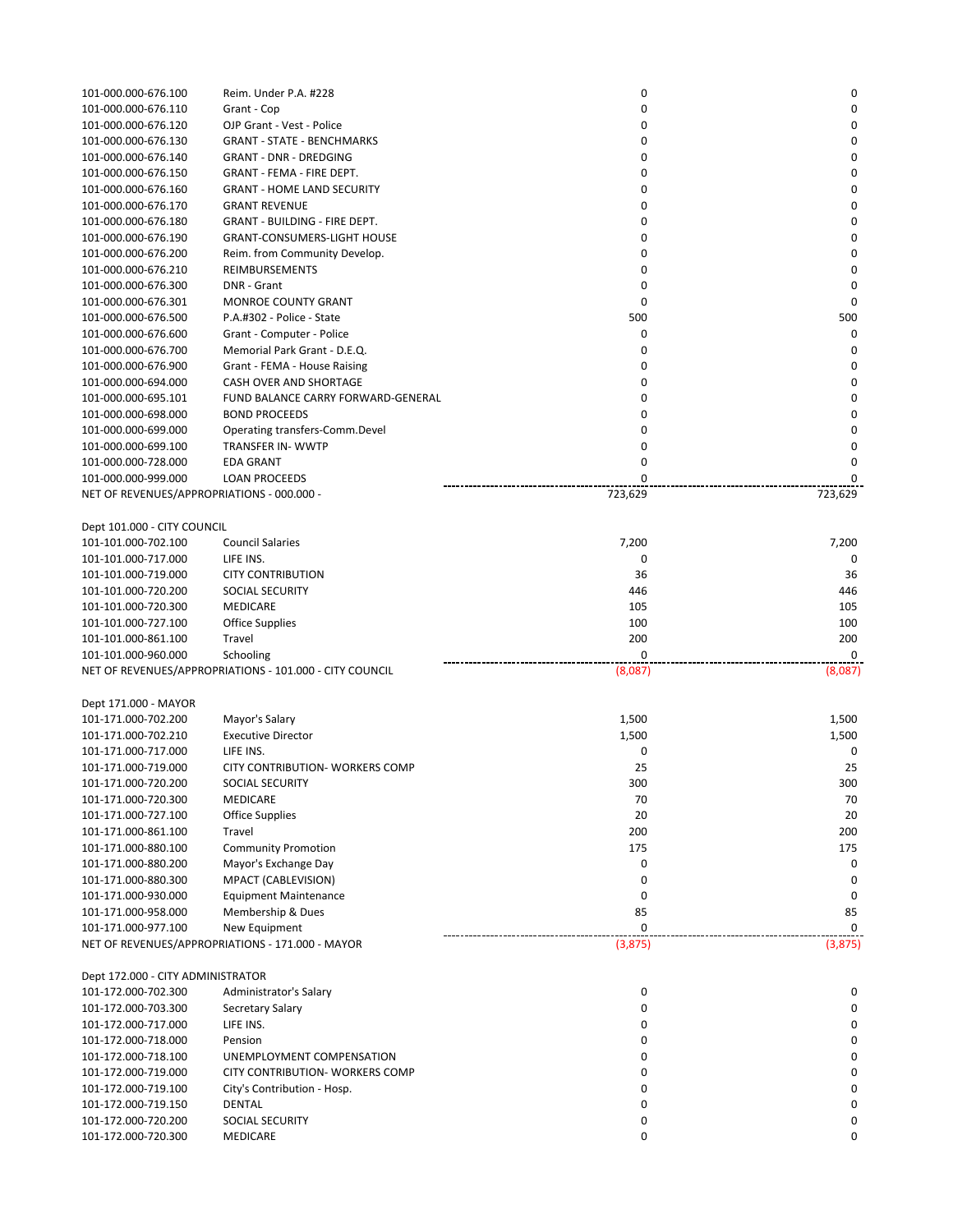| 101-172.000-727.100                                 | <b>Office Supplies</b>                                        | 0            | 0            |
|-----------------------------------------------------|---------------------------------------------------------------|--------------|--------------|
| 101-172.000-751.000                                 | Gasoline & Diesel                                             | 0            | 0            |
| 101-172.000-861.100                                 | Travel                                                        | 0            | 0            |
| 101-172.000-930.000                                 | <b>Equipment Maintenance</b>                                  | 0            | 0            |
| 101-172.000-958.000                                 | Membership & Dues                                             | 0            | 0            |
| 101-172.000-977.100                                 | New Equipment                                                 | 0            | 0            |
|                                                     | NET OF REVENUES/APPROPRIATIONS - 172.000 - CITY ADMINISTRATOR | 0            | 0            |
|                                                     |                                                               |              |              |
| Dept 191.000 - ELECTION                             |                                                               |              |              |
| 101-191.000-702.400                                 | <b>Commission Salaries</b>                                    | 1,750        | 1,750        |
| 101-191.000-719.000                                 | <b>CITY CONTRIBUTION- WORKERS COMP</b>                        | 0            | 0            |
| 101-191.000-727.200                                 | Material & supplies<br>Publications                           | 1,500<br>175 | 1,500<br>175 |
| 101-191.000-900.000<br>101-191.000-960.000          | Schooling                                                     | 0            | 0            |
| 101-191.000-977.100                                 | New Equipment                                                 | 0            | 0            |
|                                                     | NET OF REVENUES/APPROPRIATIONS - 191.000 - ELECTION           | (3, 425)     | (3, 425)     |
|                                                     |                                                               |              |              |
| Dept 202.000 - AUDIT                                |                                                               |              |              |
| 101-202.000-801.100                                 | <b>Audit Fees</b>                                             | 7,000        | 7,000        |
| 101-202.000-802.100                                 | <b>Accounting Expenses</b>                                    | $\mathbf 0$  | 0            |
|                                                     | NET OF REVENUES/APPROPRIATIONS - 202.000 - AUDIT              | (7,000)      | (7,000)      |
|                                                     |                                                               |              |              |
| Dept 209.000 - ASSESSOR                             |                                                               |              |              |
| 101-209.000-702.500                                 | Assessor's Salary                                             | 14,000       | 14,000       |
| 101-209.000-704.200                                 | Assistant Field Appraiser                                     | 3,000        | 3,000        |
| 101-209.000-719.000                                 | CITY CONTRIBUTION- WORKERS COMP                               | 0            | 0            |
| 101-209.000-727.100                                 | <b>Office Supplies</b>                                        | 100          | 100          |
| 101-209.000-801.200                                 | Prep. of Tax Rolls                                            | 0            | 0            |
| 101-209.000-801.300                                 | <b>Contracted Services</b>                                    | 2,500        | 2,500        |
| 101-209.000-958.000                                 | Membership & Dues                                             | 25           | 25           |
| 101-209.000-960.000                                 | Schooling                                                     | 0            | 0            |
| 101-209.000-977.100                                 | New Equipment                                                 | $\mathbf 0$  | 0            |
|                                                     | NET OF REVENUES/APPROPRIATIONS - 209.000 - ASSESSOR           | (19, 625)    | (19, 625)    |
|                                                     |                                                               |              |              |
| Dept 210.000 - CITY ATTORNEY<br>101-210.000-801.400 |                                                               |              |              |
| 101-210.000-802.200                                 | Legal Fees<br><b>Special Legal Fees</b>                       | 15,000<br>0  | 15,000<br>0  |
| 101-210.000-956.100                                 | Miscellaneous                                                 | $\Omega$     | 0            |
|                                                     | NET OF REVENUES/APPROPRIATIONS - 210.000 - CITY ATTORNEY      | (15,000)     | (15,000)     |
|                                                     |                                                               |              |              |
| Dept 215.000 - CITY CLERK                           |                                                               |              |              |
| 101-215.000-702.170                                 | <b>DEPUTY CLERK</b>                                           | 0            | 0            |
| 101-215.000-702.600                                 | Clerk's Salary                                                | 31,651       | 31,651       |
| 101-215.000-717.000                                 | LIFE INS.                                                     | U            | U            |
| 101-215.000-718.000                                 | Pension                                                       | 0            | 0            |
| 101-215.000-718.100                                 | UNEMPLOYMENT COMPENSATION                                     | 0            | 0            |
| 101-215.000-719.000                                 | CITY CONTRIBUTION- WORKERS COMP                               | 100          | 100          |
| 101-215.000-719.100                                 | City's Contribution - Hosp.                                   | 14,000       | 14,000       |
| 101-215.000-719.150                                 | DENTAL                                                        | 2,000        | 2,000        |
| 101-215.000-720.200                                 | SOCIAL SECURITY                                               | 1,875        | 1,875        |
| 101-215.000-720.300                                 | MEDICARE                                                      | 445          | 445          |
| 101-215.000-727.100                                 | <b>Office Supplies</b>                                        | 2,000        | 2,000        |
| 101-215.000-730.000                                 | Postage (ALL DEPTS.)                                          | 2,500        | 2,500        |
| 101-215.000-861.100                                 | Travel                                                        | 0            |              |
| 101-215.000-900.000                                 | Publications                                                  | 2,500        | 2,500        |
| 101-215.000-930.000                                 | <b>Equipment Maintenance</b>                                  | 600          | 600          |
| 101-215.000-958.000                                 | Membership & Dues                                             | 2,300        | 2,300        |
| 101-215.000-960.000                                 | Schooling                                                     | 0            | 0            |
| 101-215.000-977.100                                 | New Equipment                                                 | $\Omega$     | 0            |
|                                                     | NET OF REVENUES/APPROPRIATIONS - 215.000 - CITY CLERK         | (59, 971)    | (59, 971)    |
|                                                     |                                                               |              |              |
| Dept 247.000 - BOARD OF REVIEW                      |                                                               |              |              |
| 101-247.000-702.700<br>101-247.000-900.000          | Fees<br>Publications                                          | 500<br>0     | 500<br>0     |
| 101-247.000-960.000                                 | Schooling                                                     | 0            | 0            |
|                                                     | NET OF REVENUES/APPROPRIATIONS - 247.000 - BOARD OF REVIEW    | (500)        | (500)        |
|                                                     |                                                               |              |              |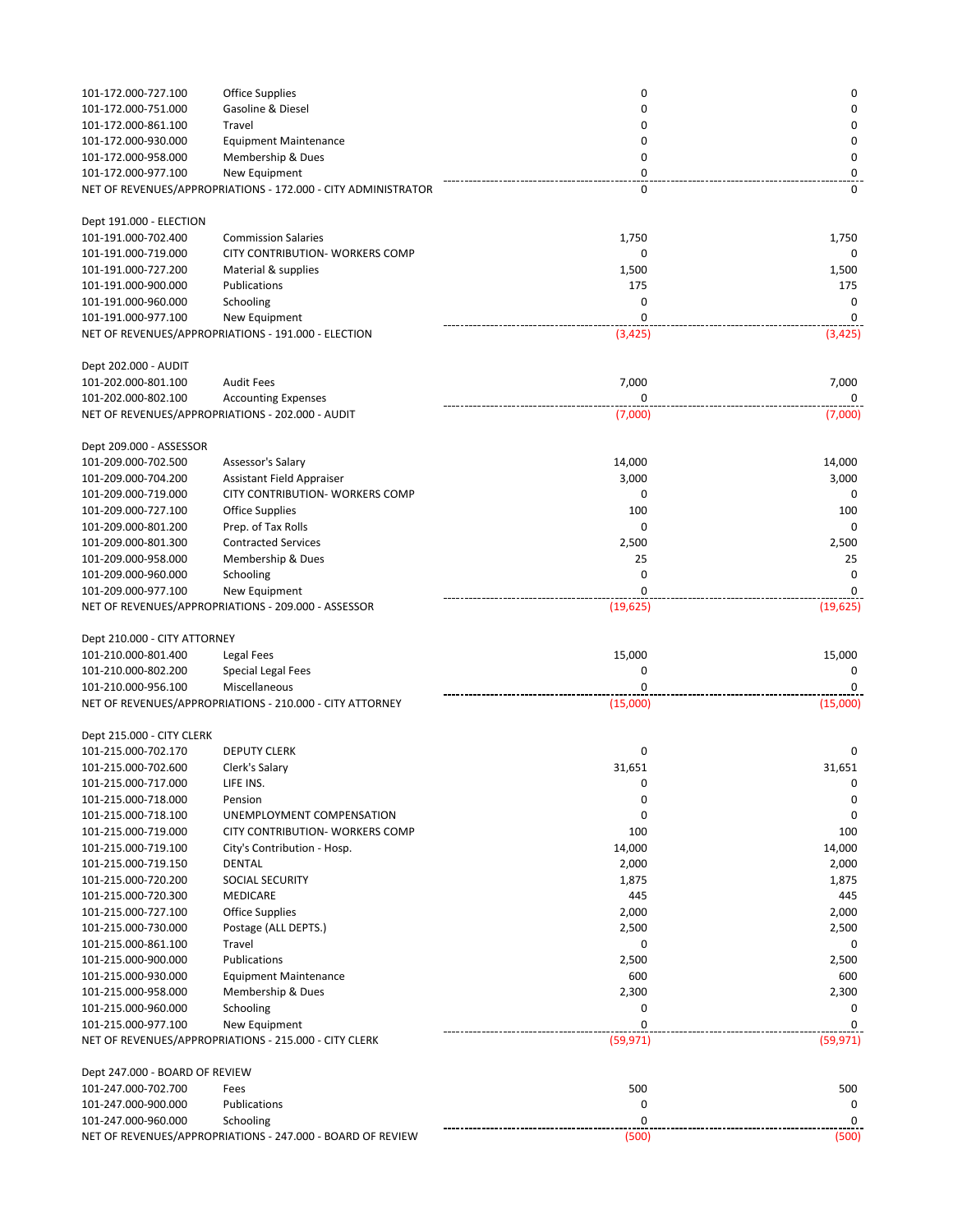| Dept 253.000 - CITY TREASURER              |                                                                       |             |             |
|--------------------------------------------|-----------------------------------------------------------------------|-------------|-------------|
| 101-253.000-702.180                        | <b>DEPUTY TREASURER</b>                                               | 0           | 0           |
| 101-253.000-702.800                        | Treasurer's Salary                                                    | 31,651      | 31,651      |
| 101-253.000-717.000                        | LIFE INS.                                                             | 0           | 0           |
| 101-253.000-718.000                        | Pension                                                               | $\mathbf 0$ | $\mathbf 0$ |
| 101-253.000-718.100                        | UNEMPLOYMENT COMPENSATION                                             | 0           | $\mathbf 0$ |
| 101-253.000-719.000                        | <b>CITY CONTRIBUTION- WORKERS COMP</b>                                | 100         | 100         |
| 101-253.000-719.100                        | City's Contribution - Hosp.                                           | 12,237      | 12,237      |
| 101-253.000-719.150                        | DENTAL                                                                | 2,000       | 2,000       |
| 101-253.000-720.200                        | <b>SOCIAL SECURITY</b>                                                | 1,900       | 1,900       |
| 101-253.000-720.300                        | <b>MEDICARE</b>                                                       | 442         | 442         |
| 101-253.000-727.100                        | <b>Office Supplies</b>                                                | 300         | 300         |
| 101-253.000-801.130                        | <b>CONTRACTED SERVICES - TAXES</b>                                    | 1,700       | 1,700       |
| 101-253.000-958.000                        | Membership & Dues                                                     | 100         | 100         |
| 101-253.000-960.000                        | Schooling                                                             | 0           | $\mathbf 0$ |
|                                            |                                                                       |             |             |
| 101-253.000-960.200                        | Service (yearly) tax program                                          | 1,450       | 1,450       |
| 101-253.000-977.100                        | New Equipment                                                         | 0           | 0           |
|                                            | NET OF REVENUES/APPROPRIATIONS - 253.000 - CITY TREASURER             | (51,880)    | (51,880)    |
| Dept 265.000 - CITY HALL                   |                                                                       |             |             |
| 101-265.000-705.300                        | Custodian's Salary                                                    | 1,000       | 1,000       |
| 101-265.000-705.400                        | Part Time Salary                                                      | 0           | 0           |
| 101-265.000-718.100                        | UNEMPLOYMENT COMPENSATION                                             | $\mathbf 0$ | $\mathbf 0$ |
| 101-265.000-719.000                        | CITY CONTRIBUTION- WORKERS COMP                                       | 0           | $\mathbf 0$ |
|                                            |                                                                       |             |             |
| 101-265.000-720.200                        | SOCIAL SECURITY                                                       | 0           | 0           |
| 101-265.000-801.800                        | <b>INSURANCE &amp; BONDS</b>                                          | 0           | 0           |
| 101-265.000-920.000                        | Utilities                                                             | 5,000       | 5,000       |
| 101-265.000-921.000                        | Telephone                                                             | 1,500       | 1,500       |
| 101-265.000-930.000                        | <b>Equipment Maintenance</b>                                          | 6,500       | 6,500       |
| 101-265.000-931.000                        | <b>Building Maintenance</b>                                           | 2,000       | 2,000       |
| 101-265.000-962.000                        | Mileage (ALL DEPT'S.)                                                 | 600         | 600         |
| 101-265.000-970.000                        | <b>CAPITAL OUTLAY</b>                                                 | $\mathbf 0$ | 0           |
|                                            |                                                                       |             | 0           |
| 101-265.000-975.000                        |                                                                       | 0           |             |
| 101-265.000-977.100                        | <b>Building Improvements</b>                                          | 3,500       | 3,500       |
|                                            | New Equipment<br>NET OF REVENUES/APPROPRIATIONS - 265.000 - CITY HALL | (20, 100)   | (20, 100)   |
|                                            |                                                                       |             |             |
| Dept 270.000 - Industrial Park             |                                                                       |             |             |
| 101-270.000-956.100                        | Miscellaneous                                                         | 0           | 0           |
|                                            | NET OF REVENUES/APPROPRIATIONS - 270.000 - Industrial Park            | 0           | 0           |
|                                            |                                                                       |             |             |
| Dept 294.000 - UNALLOCATED                 |                                                                       |             |             |
| 101-294.000-956.100                        | Miscellaneous                                                         | 500         | 500         |
| 101-294.000-956.400                        | Misc. Expense for Lease Prop.                                         | 0           | $\mathbf 0$ |
|                                            | NET OF REVENUES/APPROPRIATIONS - 294,000 - UNALLOCATED                | (500)       | (500)       |
|                                            |                                                                       |             |             |
| Dept 301.000 - POLICE DEPARTMENT           |                                                                       |             |             |
| 101-301.000-702.900                        | Chief's Salary                                                        | 0           | 0           |
| 101-301.000-703.200                        | Sergeant's Salary                                                     | 0           | 0           |
| 101-301.000-704.000                        | <b>Full Time Salaries</b>                                             | 0           | 0           |
| 101-301.000-705.100                        | Pt. Time Officer's Salary                                             | 0           | 0           |
| 101-301.000-705.200                        | Pt. Time Clerk's Salary                                               | 0           | 0           |
| 101-301.000-705.700                        | <b>Auxiliary Police - Expenses</b>                                    | 0           | 0           |
| 101-301.000-717.000                        | LIFE INS.                                                             | 0           | 0           |
| 101-301.000-718.000                        | Pension                                                               | 0           | 0           |
| 101-301.000-718.100                        | UNEMPLOYMENT COMPENSATION                                             | $\Omega$    | $\Omega$    |
| 101-301.000-719.000                        | <b>CITY CONTRIBUTION-WORKERS COMP</b>                                 | 2,240       | 2,240       |
| 101-301.000-719.100                        | City's Contribution - Hosp.                                           | 0           | $\mathbf 0$ |
| 101-301.000-719.150                        | <b>DENTAL</b>                                                         | 0           | 0           |
| 101-301.000-720.200                        | SOCIAL SECURITY                                                       | 0           | 0           |
|                                            |                                                                       |             |             |
| 101-301.000-720.300                        | <b>MEDICARE</b>                                                       | 0           | $\mathbf 0$ |
| 101-301.000-727.100                        | Office Supplies                                                       | 500         | 500         |
| 101-301.000-729.000                        | Operating supplies                                                    | 400         | 400         |
| 101-301.000-749.100                        | Uniform Cleaning                                                      | 0           | 0           |
| 101-301.000-749.200<br>101-301.000-749.300 | Uniforms Replacement<br>Uniforms - Auxiliary                          | 800<br>0    | 800<br>0    |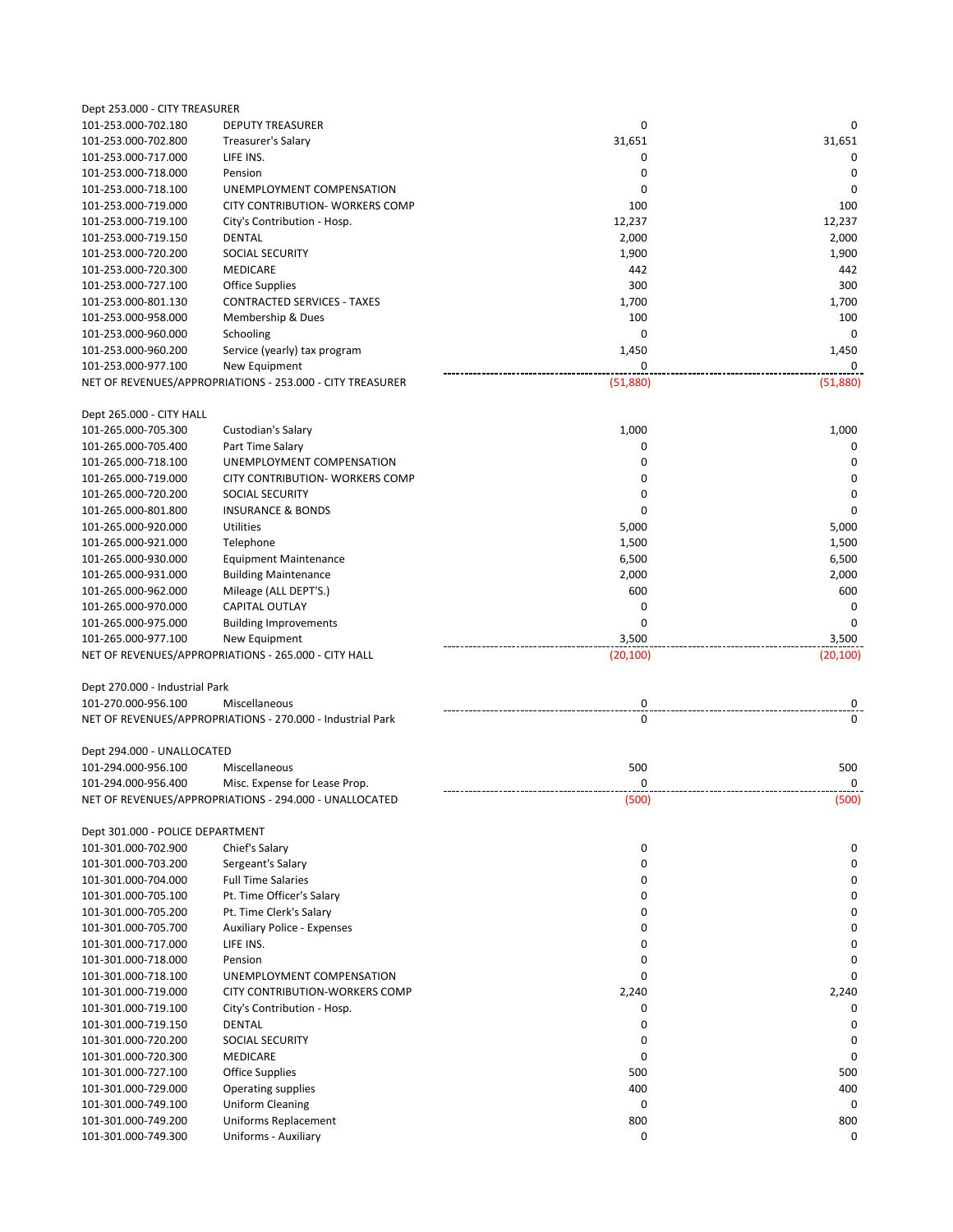| 101-301.000-751.000                        | Gasoline & Diesel                                            | 6,500        | 6,500        |
|--------------------------------------------|--------------------------------------------------------------|--------------|--------------|
| 101-301.000-801.300                        | <b>Contracted Services</b>                                   | 2,500        | 2,500        |
| 101-301.000-921.000                        | TELEPHONE, INTERNET, CABLE                                   | 1,500        | 1,500        |
| 101-301.000-930.000                        | <b>Equipment Maintenance</b>                                 | 5,000        | 5,000        |
| 101-301.000-932.000                        | Radio Maintenance                                            | 5,700        | 5,700        |
| 101-301.000-956.100                        | Miscellaneous                                                | 250          | 250          |
| 101-301.000-956.150                        | MISC. - FORFEITURE                                           | 0            | 0            |
| 101-301.000-956.200                        | Safety Village Program                                       | $\mathbf 0$  | $\mathbf 0$  |
| 101-301.000-956.300                        | Scholarships. etc.                                           | 0            | 0            |
| 101-301.000-960.000                        | Schooling                                                    | 1,000        | 1,000        |
| 101-301.000-960.400                        | P.A. #302 - TRAINING                                         | 1,000        | 1,000        |
| 101-301.000-975.000                        | <b>Building Improvements</b>                                 | 500          | 500          |
| 101-301.000-977.100                        | New Equipment                                                | 2,000        | 2,000        |
| 101-301.000-977.300                        | New Equipment - Escrow                                       | $\mathbf 0$  | 0            |
|                                            | NET OF REVENUES/APPROPRIATIONS - 301.000 - POLICE DEPARTMENT | (29, 890)    | (29, 890)    |
| Dept 336.000 - FIRE DEPARTMENT             |                                                              |              |              |
| 101-336.000-576.000                        | MARIHUANA LICENSE FEE                                        | 0            | 0            |
| 101-336.000-676.180                        | <b>GRANT - BUILDING -F.D. MATCHING FUNDS</b>                 | 0            | $\mathbf 0$  |
| 101-336.000-702.900                        | Chief's Salary                                               | 2,000        | 2,000        |
| 101-336.000-705.300                        | Custodian's Salary                                           | 0            | 0            |
| 101-336.000-705.500                        | Firemen's salary (run)                                       | 9,000        | 9,000        |
| 101-336.000-705.600                        | FIREMEN'S SALARY (WORK)                                      | 0            | 0            |
| 101-336.000-715.000                        | Insurance                                                    | 1,450        | 1,450        |
| 101-336.000-719.000                        | <b>CITY CONTRIBUTION- WORKERS COMP</b>                       | 700          | 700          |
| 101-336.000-720.200                        | SOCIAL SECURITY                                              | 1,000        | 1,000        |
| 101-336.000-720.300                        | MEDICARE                                                     | 250          | 250          |
| 101-336.000-729.000                        | Operating supplies                                           | 700          | 700          |
| 101-336.000-749.200                        | Uniforms Replacement                                         | 0            | 0            |
| 101-336.000-751.000                        | Gasoline & Diesel                                            | 1,200        | 1,200        |
| 101-336.000-861.200                        | Fire Chief's Conference                                      | 0            | 0            |
| 101-336.000-920.000                        | <b>Utilities</b>                                             | 5,000        | 5,000        |
| 101-336.000-921.000                        | Telephone                                                    | 1,500        | 1,500        |
| 101-336.000-930.000                        | <b>Equipment Maintenance</b>                                 | 7,812        | 7,812        |
| 101-336.000-930.400                        | Maintenance - Computer Up-date                               | 2,588        | 2,588        |
| 101-336.000-931.000                        | <b>Building Maintenance</b>                                  | 1,500        | 1,500        |
| 101-336.000-931.100                        | <b>BUILDING FUND - ESCROW</b>                                | 0            | 0            |
| 101-336.000-931.200                        | <b>GRANT - FD - BUILDING - MATCHING FUNDS</b>                | 0            | $\mathbf 0$  |
| 101-336.000-931.300                        | <b>ESCROW - TURNOUT GEAR</b>                                 | 3,467        | 3,467        |
| 101-336.000-932.000                        | Radio Maintenance                                            | 0            | 0            |
| 101-336.000-956.000                        | CONTR. TO GEN. FUND                                          | 0            | 0            |
| 101-336.000-956.110                        | MISC. - ESCROW ACCOUNT                                       | 0            | 0            |
| 101-336.000-958.200                        | <b>Chief's Dues</b>                                          | 250          | 250          |
| 101-336.000-960.000                        | Schooling                                                    | 1,000        | 1,000        |
| 101-336.000-960.100                        | Training                                                     | 2,500<br>500 | 2,500<br>500 |
| 101-336.000-960.110<br>101-336.000-977.100 | MEDICAL (PHYSICALS, VACCINES, ETC.)                          | 500          | 500          |
| 101-336.000-977.200                        | New Equipment<br>New Equipment - Replacement                 | 0            | 0            |
| 101-336.000-977.300                        | NEW EQUIPMENT - ESCROW-GRANT                                 | 0            | $\mathbf 0$  |
| 101-336.000-977.400                        | <b>TRAINING GRANT</b>                                        | 0            | 0            |
|                                            | NET OF REVENUES/APPROPRIATIONS - 336.000 - FIRE DEPARTMENT   | (42, 917)    | (42, 917)    |
|                                            |                                                              |              |              |
| Dept 371.000 - BUILDING INSPECTOR          |                                                              |              |              |
| 101-371.000-702.110                        | <b>INSPECTOR'S SALARY</b>                                    | 18,000       | 18,000       |
| 101-371.000-717.000                        | LIFE INS.                                                    | 18           | 18           |
| 101-371.000-718.100                        | UNEMPLOYMENT COMPENSATION                                    | $\mathbf 0$  | 0            |
| 101-371.000-719.000                        | CITY CONTRIBUTION- WORKERS COMP                              | 150          | 150          |
| 101-371.000-719.100                        | City's Contribution - Hosp.                                  | 5,000        | 5,000        |
| 101-371.000-720.200                        | SOCIAL SECURITY                                              | 1,000        | 1,000        |
| 101-371.000-720.300                        | MEDICARE                                                     | 240          | 240          |
| 101-371.000-727.100                        | <b>Office Supplies</b>                                       | 0            | 0            |
| 101-371.000-729.000                        | Operating supplies                                           | 200          | 200          |
| 101-371.000-751.000                        | Gasoline & Diesel                                            | 0            | 0            |
| 101-371.000-801.240                        | <b>BLIGHT INSPECTION</b>                                     | 1,500        | 1,500        |
| 101-371.000-802.300                        | Fee To Plumbing & Mech. Insp.                                | 3,000        | 3,000        |
| 101-371.000-802.400                        | Fee To Electrical Inspector                                  | 2,000        | 2,000        |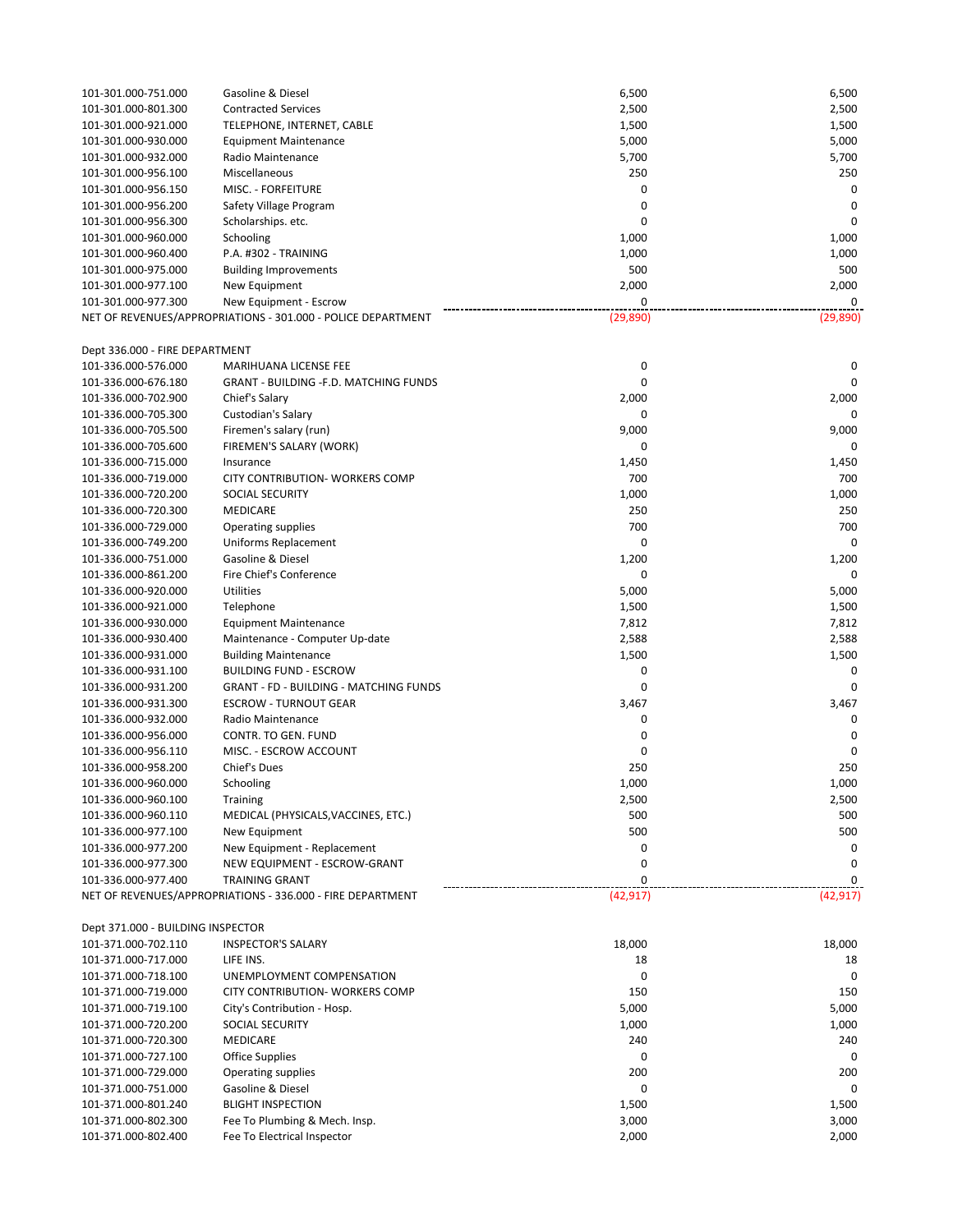| 101-371.000-802.600                       | <b>PLAN REVIEW</b>                                               | 700         | 700       |
|-------------------------------------------|------------------------------------------------------------------|-------------|-----------|
| 101-371.000-930.000                       | <b>Equipment Maintenance</b>                                     | 0           | 0         |
| 101-371.000-958.100                       | MEMBERSHIP & DUES                                                | 255         | 255       |
| 101-371.000-960.000                       | Schooling                                                        | $\mathbf 0$ | 0         |
| 101-371.000-960.300                       | SOFTWARE SUPPORT                                                 | 1,100       | 1,100     |
| 101-371.000-977.100                       | New Equipment                                                    | 150         | 150       |
|                                           | NET OF REVENUES/APPROPRIATIONS - 371.000 - BUILDING INSPECTOR    | (33, 313)   | (33, 313) |
|                                           |                                                                  |             |           |
| Dept 400.000 - URBAN PLANNING             |                                                                  |             |           |
| 101-400.000-801.300                       | <b>Contracted Services</b>                                       | 0           | 0         |
| 101-400.000-801.400                       | Legal Fees                                                       | 0           | 0         |
| 101-400.000-956.110                       | Misc. - Escrow Account                                           | 0           | 0         |
|                                           | NET OF REVENUES/APPROPRIATIONS - 400.000 - URBAN PLANNING        | 0           | 0         |
|                                           |                                                                  |             |           |
| Dept 421.000 - House Raising Project      |                                                                  |             |           |
| 101-421.000-702.160                       | Project Manager                                                  | 0           | 0         |
| 101-421.000-975.900                       | Grant - FEMA                                                     | 0           | 0         |
|                                           | NET OF REVENUES/APPROPRIATIONS - 421.000 - House Raising Project | 0           | 0         |
|                                           |                                                                  |             |           |
| Dept 422.000 - GRANT - STATE - BENCHMARKS |                                                                  |             |           |
| 101-422.000-975.110                       | <b>BENCHMARKS</b>                                                | 0           | 0         |
|                                           | NET OF REVENUES/APPROPRIATIONS - 422.000 - GRANT - STATE - BENCH | 0           | 0         |
|                                           |                                                                  |             |           |
| Dept 441.000 - PUBLIC WORKS               |                                                                  |             |           |
| 101-441.000-702.120                       | Superintendent's Salary                                          | 13,655      | 13,655    |
| 101-441.000-703.100                       | Foreman's Salary                                                 | 0           | 0         |
| 101-441.000-704.000                       | <b>Full Time Salaries</b>                                        | $\mathbf 0$ | $\Omega$  |
| 101-441.000-705.400                       | Part Time Salary                                                 | 25,000      | 25,000    |
| 101-441.000-717.000                       | LIFE INS.                                                        | 0           | 0         |
| 101-441.000-718.000                       | Pension                                                          | 0           | 0         |
| 101-441.000-718.100                       | UNEMPLOYMENT COMPENSATION                                        | 0           | 0         |
| 101-441.000-719.000                       | CITY CONTRIBUTION-WORKERS COMP                                   | 2,000       | 2,000     |
| 101-441.000-719.100                       | City's Contribution - Hosp.                                      | 1,696       | 1,696     |
| 101-441.000-719.150                       | DENTAL                                                           | 250         | 250       |
| 101-441.000-720.200                       | <b>SOCIAL SECURITY</b>                                           | 3,000       | 3,000     |
| 101-441.000-720.300                       | MEDICARE                                                         | 700         | 700       |
| 101-441.000-729.000                       | <b>Operating supplies</b>                                        | 750         | 750       |
| 101-441.000-749.400                       | Uniforms                                                         | $\mathbf 0$ | $\Omega$  |
| 101-441.000-751.000                       | Gasoline & Diesel                                                | 6,000       | 6,000     |
| 101-441.000-801.300                       | <b>Contracted Services</b>                                       | 0           | 0         |
|                                           | <b>Tree Removal</b>                                              | 500         | 500       |
| 101-441.000-801.500                       |                                                                  |             |           |
| 101-441.000-920.000                       | <b>Utilities</b>                                                 | 3,500       | 3,500     |
| 101-441.000-930.000                       | <b>Equipment Maintenance</b>                                     | 5,000       | 5,000     |
| 101-441.000-931.000                       | <b>Building Maintenance</b>                                      | 500         | 500       |
| 101-441.000-960.000                       | Schooling                                                        | 0           | 0         |
| 101-441.000-977.100                       | New Equipment                                                    | 0           | 0         |
| 101-441.000-977.200                       | New Equipment - Replacement                                      | 0           | 0         |
| 101-441.000-977.300                       | New Equipment - Escrow                                           | 0           | 0         |
|                                           | NET OF REVENUES/APPROPRIATIONS - 441.000 - PUBLIC WORKS          | (62, 551)   | (62, 551) |
|                                           |                                                                  |             |           |
| Dept 445.000 - LAKESIDE DRAIN             |                                                                  |             |           |
| 101-445.000-991.300                       | PRINCIPAL ON DRAIN ASSESSMENT                                    | 31,897      | 31,897    |
| 101-445.000-996.300                       | INTREST ON DRAIN ASSESMENT                                       | 18,835      | 18,835    |
|                                           | NET OF REVENUES/APPROPRIATIONS - 445.000 - LAKESIDE DRAIN        | (50, 732)   | (50, 732) |
|                                           |                                                                  |             |           |
| Dept 448.000 - STREET LIGHTS              |                                                                  |             |           |
| 101-448.000-926.000                       | <b>STREET LIGHTS</b>                                             | 25,215      | 25,215    |
|                                           | NET OF REVENUES/APPROPRIATIONS - 448.000 - STREET LIGHTS         | (25, 215)   | (25, 215) |
|                                           |                                                                  |             |           |
| Dept 528.000 - REFUSE COLLECTION          |                                                                  |             |           |
| 101-528.000-801.300                       | <b>Contracted Services</b>                                       | 0           | 0         |
| 101-528.000-801.600                       | CONTRACTED - SPRING CLEAN UP                                     | 0           | 0         |
|                                           | NET OF REVENUES/APPROPRIATIONS - 528.000 - REFUSE COLLECTION     | 0           | 0         |
|                                           |                                                                  |             |           |
| Dept 556.000 - WATER DEPARTMENT           |                                                                  |             |           |
| 101-556.000-702.700                       | Fees                                                             | 0           | 0         |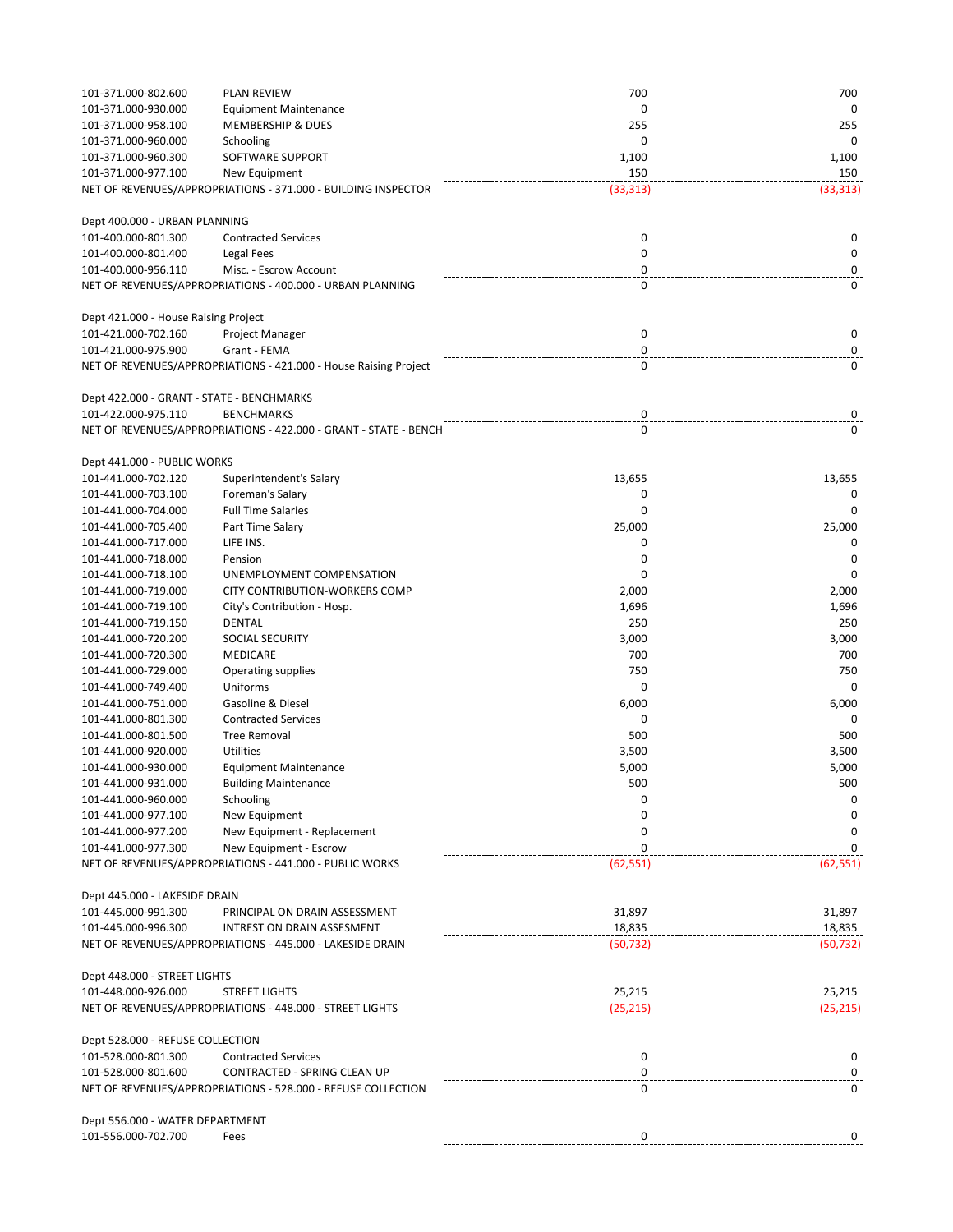|                                          | NET OF REVENUES/APPROPRIATIONS - 556.000 - WATER DEPARTMENT     | 0           | 0           |
|------------------------------------------|-----------------------------------------------------------------|-------------|-------------|
|                                          | Dept 701.000 - COMMUNITY & ECONOMIC DEVELOPMENT                 |             |             |
| 101-701.000-801.150                      | COMMUNITY & ECONOMIC DEVELOPMENT                                | 0           | 0           |
|                                          | NET OF REVENUES/APPROPRIATIONS - 701.000 - COMMUNITY & ECONOI   | 0           | 0           |
| Dept 751.000 - RECREATION                |                                                                 |             |             |
| 101-751.000-921.000                      | Telephone                                                       | 1,500       | 1,500       |
|                                          | NET OF REVENUES/APPROPRIATIONS - 751.000 - RECREATION           | (1,500)     | (1,500)     |
| Dept 751.100 - RECREATION                |                                                                 |             |             |
| 101-751.100-705.300                      | Custodian's Salary                                              | 1,600       | 1,600       |
| 101-751.100-718.100                      | UNEMPLOYMENT COMPENSATION                                       | 0           | 0           |
| 101-751.100-719.000                      | CITY CONTRIBUTION-WORKERS COMP                                  | 0           | 0           |
| 101-751.100-720.200                      | <b>SOCIAL SECURITY</b>                                          | 95          | 95          |
| 101-751.100-720.300                      | <b>MEDICARE</b>                                                 | 25          | 25          |
| 101-751.100-729.000                      | Operating supplies                                              | 410         | 410         |
| 101-751.100-801.700                      | <b>BOAT RAMPS &amp; DREDGING</b>                                | 0           | 0           |
| 101-751.100-920.000                      | Utilities                                                       | 5,097       | 5,097       |
| 101-751.100-920.001                      | <b>LIGHTHOUSE UTILITIES</b>                                     | 0           | 0           |
| 101-751.100-921.000                      | Telephone                                                       | 0           | 0           |
| 101-751.100-932.200                      | PARK MAINTENANCE                                                | 1,500       | 1,500       |
| 101-751.100-956.130                      | Easter Egg Hunt                                                 | 0           | 0           |
| 101-751.100-956.140                      | Youth Day Celebration                                           | 0           | 0           |
| 101-751.100-956.600                      | Contr. Senior Citizens, etc.                                    | $\mathbf 0$ | $\mathbf 0$ |
| 101-751.100-956.900                      | Fire Works Display                                              | $\mathbf 0$ | $\mathbf 0$ |
| 101-751.100-975.100                      | L.P. ROAD PARK IMPROVEMENT                                      | 300         | 300         |
| 101-751.100-975.200                      | 7TH STREET PARK IMPROVEMENT                                     | 0           | $\mathbf 0$ |
| 101-751.100-975.350                      | <b>BEACH HOUSE</b>                                              | 6,000       | 6,000       |
| 101-751.100-975.351                      | <b>GRANT-LIGHT HOUSE RENOVATIONS</b>                            | 0           | 0           |
| 101-751.100-975.400                      | <b>GRANT-MONROE COUNTY RELATORS</b>                             | 0           | $\mathbf 0$ |
| 101-751.100-975.600                      | Elem. Park Improvement                                          | 0           | 0           |
| 101-751.100-975.700                      | L.P. Memorial Park                                              | 100         | 100         |
| 101-751.100-975.800                      |                                                                 | 100         | 100         |
|                                          | Firemen/Vet. Memorial                                           | 0           | 0           |
| 101-751.100-977.100                      | New Equipment                                                   |             |             |
| 101-751.100-977.300                      | New Equipment - Escrow                                          | $\mathbf 0$ | $\mathbf 0$ |
|                                          | NET OF REVENUES/APPROPRIATIONS - 751.100 - RECREATION           | (15, 227)   | (15, 227)   |
| Dept 751.200 - WATER TOWER MEMORIAL PARK |                                                                 |             |             |
| 101-751.200-705.300                      | Custodian's Salary                                              | 1,500       | 1,500       |
| 101-751.200-718.100                      | UNEMPLOYMENT COMPENSATION                                       | 0           | 0           |
| 101-751.200-719.000                      | <b>CITY CONTRIBUTION-WORKERS COMP</b>                           | 0           | 0           |
| 101-751.200-720.200                      | <b>SOCIAL SECURITY</b>                                          | 95          | 95          |
| 101-751.200-720.300                      | <b>MEDICARE</b>                                                 | 25          | 25          |
| 101-751.200-727.200                      | Material & supplies                                             | 200         | 200         |
| 101-751.200-920.000                      | <b>Utilities</b>                                                | 5,000       | 5,000       |
| 101-751.200-931.000                      | <b>Building Maintenance</b>                                     | 1,000       | 1,000       |
| 101-751.200-933.000                      | Park Maintenance                                                | 2,400       | 2,400       |
| 101-751.200-956.100                      | Miscellaneous                                                   | 0           | 0           |
| 101-751.200-975.500                      | Park Improvement                                                | $\mathbf 0$ | $\mathbf 0$ |
|                                          | NET OF REVENUES/APPROPRIATIONS - 751.200 - WATER TOWER MEMOF    | (10, 220)   | (10, 220)   |
| Dept 790.000 - RASEY MEMORIAL LIBRARY    |                                                                 |             |             |
| 101-790.000-705.300                      | Custodian's Salary                                              | 650         | 650         |
| 101-790.000-718.100                      | UNEMPLOYMENT COMPENSATION                                       | 0           | $\Omega$    |
| 101-790.000-719.000                      | CITY CONTRIBUTION-WORKERS COMP                                  | 0           | 0           |
|                                          |                                                                 |             |             |
| 101-790.000-720.200                      | <b>SOCIAL SECURITY</b>                                          | 70          | 70          |
| 101-790.000-720.300                      | <b>MEDICARE</b>                                                 | 15          | 15          |
| 101-790.000-727.200                      | Material & supplies                                             | 200         | 200         |
| 101-790.000-920.000                      | Utilities                                                       | 2,200       | 2,200       |
| 101-790.000-921.000                      | Telephone                                                       | 655         | 655         |
| 101-790.000-931.000                      | <b>Building Maintenance</b>                                     | 500         | 500         |
| 101-790.000-977.100                      | New Equipment                                                   | 0           | 0           |
|                                          | NET OF REVENUES/APPROPRIATIONS - 790.000 - RASEY MEMORIAL LIBRA | (4, 290)    | (4, 290)    |

Dept 851.000 - GEN. INS. & BONDS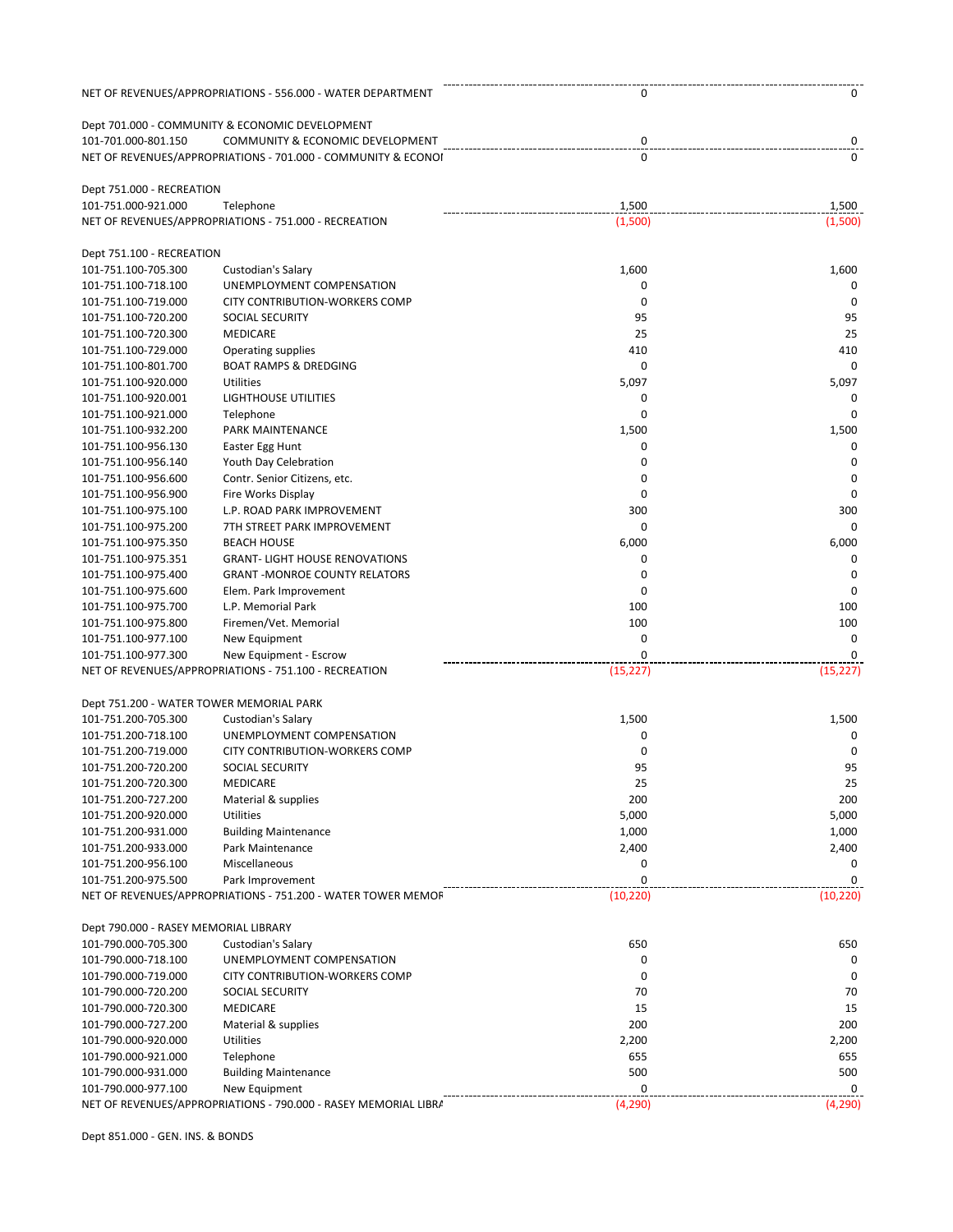| 101-851.000-801.800                         | <b>INSURANCE &amp; BONDS</b>                                     | 20,000      | 20,000    |
|---------------------------------------------|------------------------------------------------------------------|-------------|-----------|
|                                             | NET OF REVENUES/APPROPRIATIONS - 851.000 - GEN. INS. & BONDS     | (20,000)    | (20,000)  |
|                                             |                                                                  |             |           |
|                                             |                                                                  |             |           |
| Dept 852.000 - HOSPITALIZATION & DENTAL     |                                                                  |             |           |
| 101-852.000-716.100                         | <b>EMPLOYEES</b>                                                 | $\mathbf 0$ | 0         |
| 101-852.000-716.200                         | <b>RETIREES</b>                                                  | 30,000      | 30,000    |
|                                             | NET OF REVENUES/APPROPRIATIONS - 852.000 - HOSPITALIZATION & DEI | (30,000)    | (30,000)  |
|                                             |                                                                  |             |           |
| Dept 852.200 - RETIREE HEALTHCARE LIABILITY |                                                                  |             |           |
| 101-852.200-716.300                         | RETIREE HEALTHCARE LIABILITY                                     | 0           | 0         |
|                                             | NET OF REVENUES/APPROPRIATIONS - 852.200 - RETIREE HEALTHCARE LI | 0           | 0         |
|                                             |                                                                  |             |           |
| Dept 853.000 - LIFE INSURANCE               |                                                                  |             |           |
| 101-853.000-716.100                         | <b>EMPLOYEES</b>                                                 | 0           | 0         |
| 101-853.000-716.200                         | <b>RETIREES</b>                                                  | 0           | 0         |
|                                             |                                                                  | 0           | 0         |
|                                             | NET OF REVENUES/APPROPRIATIONS - 853.000 - LIFE INSURANCE        |             |           |
|                                             |                                                                  |             |           |
| Dept 861.000 - PENSION                      |                                                                  |             |           |
| 101-861.000-719.000                         | <b>CITY CONTRIBUTION- PENSION</b>                                | 194,000     | 194,000   |
|                                             | NET OF REVENUES/APPROPRIATIONS - 861.000 - PENSION               | (194,000)   | (194,000) |
|                                             |                                                                  |             |           |
| Dept 862.000 - SOCIAL SECURITY              |                                                                  |             |           |
| 101-862.000-719.000                         | CITY CONTRIBUTION- SOCIAL SECURITY                               | 0           | 0         |
|                                             | NET OF REVENUES/APPROPRIATIONS - 862.000 - SOCIAL SECURITY       | 0           | 0         |
|                                             |                                                                  |             |           |
|                                             |                                                                  |             |           |
| Dept 870.000 - UNEMPLOYMENT                 |                                                                  |             |           |
| 101-870.000-718.100                         | UNEMPLOYMENT COMPENSATION                                        | 0           | 0         |
| 101-870.000-718.200                         | <b>VACATION PAY</b>                                              | 0           | 0         |
| 101-870.000-718.300                         | <b>EMPLOYEE BUY OUT</b>                                          | 0           | 0         |
| 101-870.000-718.400                         | <b>COMP TIME LIABILITY</b>                                       | 0           | 0         |
|                                             | NET OF REVENUES/APPROPRIATIONS - 870.000 - UNEMPLOYMENT          | 0           | 0         |
|                                             |                                                                  |             |           |
|                                             |                                                                  |             |           |
| Dept 871.000 - WORKERS COMPENSATION         |                                                                  |             |           |
| 101-871.000-719.000                         | CITY CONTRIBUTION- WORKERS COMP                                  | 0           | 0         |
|                                             | NET OF REVENUES/APPROPRIATIONS - 871.000 - WORKERS COMPENSATI    | 0           | 0         |
|                                             |                                                                  |             |           |
| Dept 890.000 - Contingency                  |                                                                  |             |           |
| 101-890.000-961.000                         | Contingency                                                      | 0           | 0         |
|                                             | NET OF REVENUES/APPROPRIATIONS - 890.000 - Contingency           | 0           | 0         |
|                                             |                                                                  |             |           |
| Dept 895.000 - GRAND PUMP                   |                                                                  |             |           |
|                                             |                                                                  |             |           |
| 101-895.000-920.000                         | Utilities                                                        | 0           | 0         |
| 101-895.000-930.000                         | <b>Equipment Maintenance</b>                                     | 0           | 0         |
| 101-895.000-975.300                         | FLOOD GATE IMPROVEMENTS                                          | 0           | 0         |
| 101-895.000-977.300                         | New Equipment - Escrow                                           | 0           | 0         |
|                                             | NET OF REVENUES/APPROPRIATIONS - 895.000 - GRAND PUMP            | 0           | 0         |
|                                             |                                                                  |             |           |
| Dept 896.000 - ENGINEER FEES                |                                                                  |             |           |
| 101-896.000-801.300                         | CONTRACTED SERVICES - ENGINEERING FEES                           | 0           | 0         |
|                                             | NET OF REVENUES/APPROPRIATIONS - 896.000 - ENGINEER FEES         | 0           | 0         |
|                                             |                                                                  |             |           |
|                                             |                                                                  |             |           |
| Dept 897.000 - REFUNDS                      |                                                                  |             |           |
| 101-897.000-964.000                         | <b>REFUND</b>                                                    | 100         | 100       |
|                                             | NET OF REVENUES/APPROPRIATIONS - 897.000 - REFUNDS               | (100)       | (100)     |
|                                             |                                                                  |             |           |
| Dept 906.000 - INTREST & FEES               |                                                                  |             |           |
| 101-906.000-991.300                         | PRINCIPAL ON JUDGEMENT BOND                                      | 45,000      | 45,000    |
| 101-906.000-996.300                         | INTREST ON JUDGEMENT BOND                                        | 16,785      | 16,785    |
|                                             | NET OF REVENUES/APPROPRIATIONS - 906.000 - INTREST & FEES        | (61, 785)   | (61, 785) |
|                                             |                                                                  |             |           |
|                                             |                                                                  |             |           |
| Dept 964.000 - REFUNDS                      |                                                                  |             |           |
| 101-964.000-964.000                         | <b>REFUND</b>                                                    | 0           | 0         |
|                                             | NET OF REVENUES/APPROPRIATIONS - 964.000 - REFUNDS               | 0           | $\Omega$  |
|                                             |                                                                  |             |           |
| Dept 965.000 - GENERAL FUND TRANSFER        |                                                                  |             |           |
| 101-965.000-956.160                         | CONT. TO FIRE FUND                                               | 0           | 0         |
|                                             |                                                                  |             |           |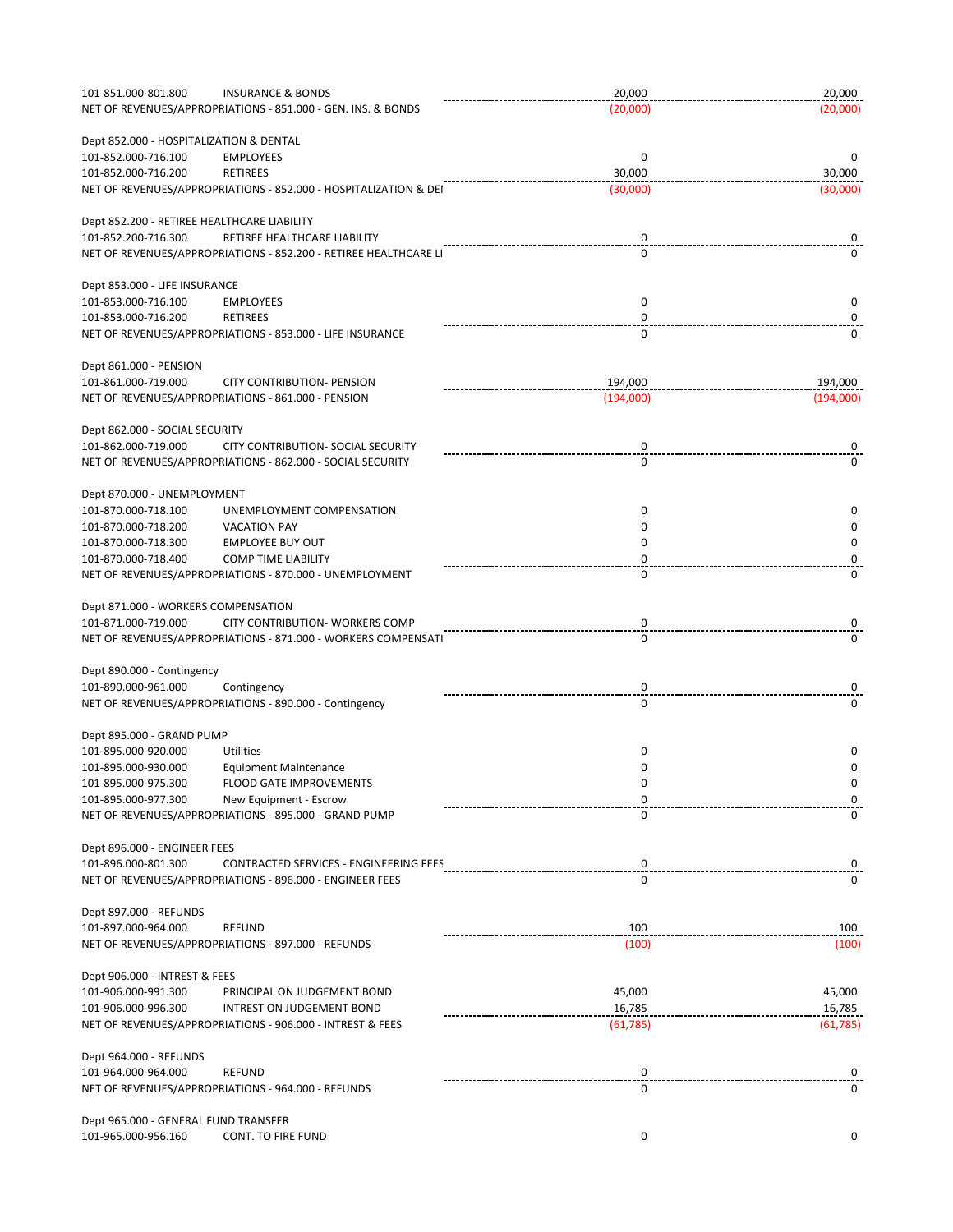| 101-965.000-956.207                                            | CONT. TO POLICE FUND         | 40,000   | 40.000   |
|----------------------------------------------------------------|------------------------------|----------|----------|
| 101-965.000-956.500                                            | CONTR. TO LOCAL ROADS        |          | 0        |
| 101-965.000-956.700                                            | CONTR. TO T.PLANT FUND       |          | 0        |
| 101-965.000-956.800                                            | CONTR. TO FLOOD CONTROL FUND |          | 0        |
| 101-965.000-956.900                                            | CONTRIBUTION TO DDA          |          | 0        |
| NET OF REVENUES/APPROPRIATIONS - 965.000 - GENERAL FUND TRANSF |                              | (40,000) | (40,000) |
|                                                                |                              |          |          |
| ESTIMATED REVENUES - FUI 0.00                                  |                              | 723.629  | 723.629  |
| APPROPRIATIONS - FUND 1C0.00                                   |                              | 811,703  | 811.703  |
| NET OF REVENUES/APPROPRIATIONS - FUND 101                      |                              | (88,074) | (88,074) |
| <b>BEGINNING FUND BALANCE</b>                                  |                              |          |          |
| <b>ENDING FUND BALANCE</b>                                     |                              |          |          |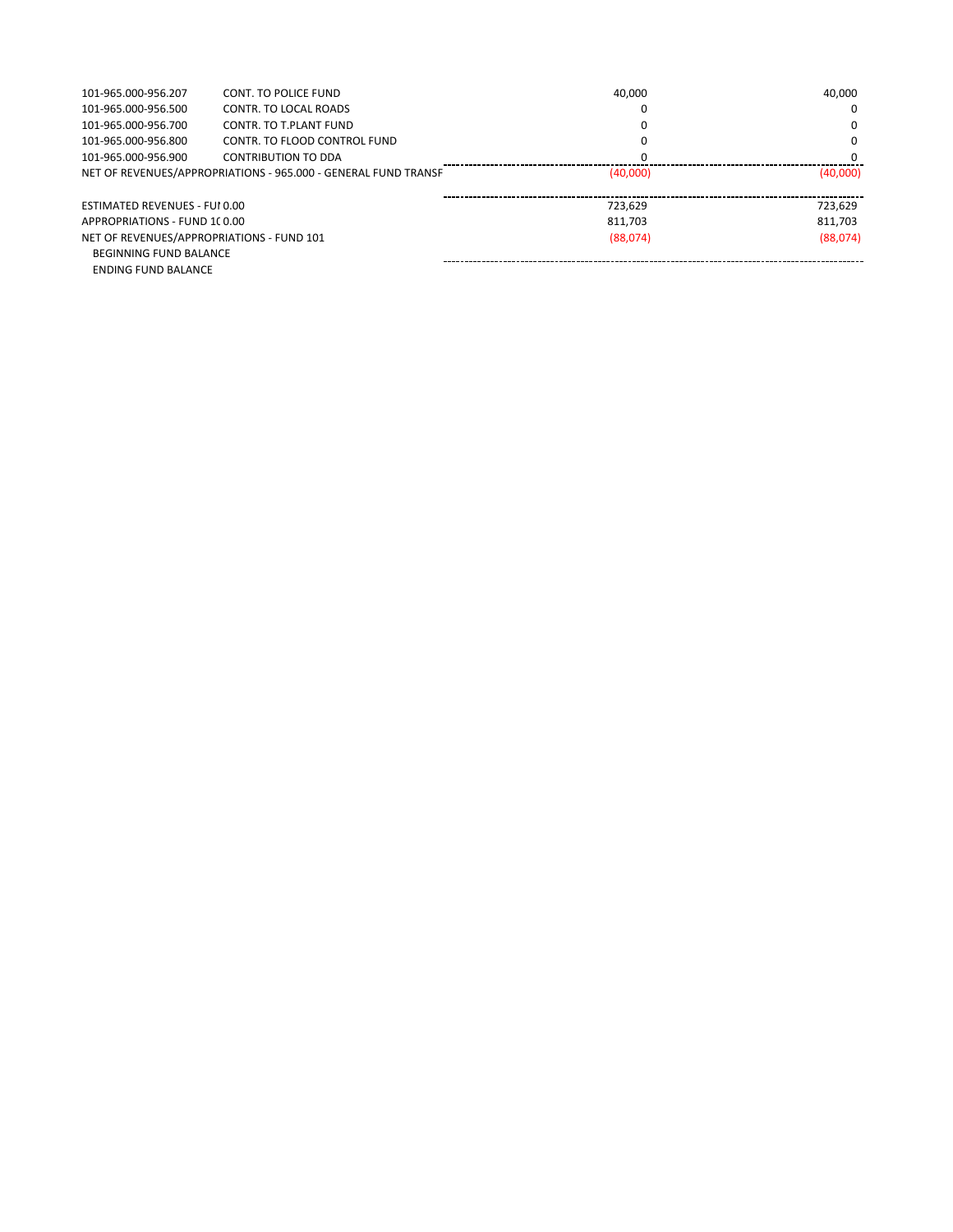| Fund 202 - MAJOR ROAD                      |                                                                                       |           |           |
|--------------------------------------------|---------------------------------------------------------------------------------------|-----------|-----------|
| Dept 000.000                               |                                                                                       |           |           |
| 202-000.000-569.000                        | Gas & Weight Tax                                                                      | 100,134   | 100,134   |
| 202-000.000-580.000                        | RIGHT OF WAY PERMIT                                                                   | 200       | 200       |
| 202-000.000-583.100                        | Contr. from Special Roads                                                             | 0         | 0         |
| 202-000.000-665.100                        | <b>Earned Interest</b>                                                                | 0         | 0         |
| 202-000.000-670.100                        | Miscellaneous                                                                         | 0         | 0         |
| 202-000.000-676.800                        | Grant - M.D.O.T.                                                                      | 0         | $\Omega$  |
| 202-000.000-690.000                        | <b>PROCEEDS</b>                                                                       | 0         | 0         |
| 202-000.000-698.000                        | PROCEEDS FROM SIB LOAN                                                                | $\Omega$  | 0         |
| NET OF REVENUES/APPROPRIATIONS - 000.000 - |                                                                                       | 100,334   | 100,334   |
| Dept 451.000 - CONSTRUCTION                |                                                                                       |           |           |
| 202-451.000-801.300                        | <b>Contracted Services</b>                                                            | 5,000     | 5,000     |
| 202-451.000-821.000                        | <b>ENGINEERING FEES</b>                                                               | 2,000     | 2,000     |
| 202-451.000-965.900                        | CONTR. TO LOCAL ROADS                                                                 | 0         | 0         |
|                                            | NET OF REVENUES/APPROPRIATIONS - 451.000 - CONSTRUCTION                               | (7,000)   | (7,000)   |
|                                            |                                                                                       |           |           |
| Dept 463.000 - MAINTENANCE                 |                                                                                       |           |           |
| 202-463.000-702.120                        | Superintendent's Salary                                                               | 1,000     | 1,000     |
| 202-463.000-703.100                        | Foreman's Salary                                                                      | 1,000     | 1,000     |
| 202-463.000-704.000                        | <b>Full Time Salaries</b>                                                             | 0         | 0         |
| 202-463.000-705.400                        | Part Time Salary                                                                      | 4,000     | 4,000     |
| 202-463.000-714.000                        | <b>Fringe Benefits</b>                                                                | 1,000     | 1,000     |
| 202-463.000-719.000                        | <b>CITY CONTRIBUTION</b>                                                              | 0         | 0         |
| 202-463.000-727.200                        | Material & supplies                                                                   | 1,000     | 1,000     |
| 202-463.000-801.300                        | <b>Contracted Services</b>                                                            | 0         | 0         |
| 202-463.000-920.100                        | <b>Pump Stations Utilities</b>                                                        | 5,000     | 5,000     |
| 202-463.000-932.300                        | <b>Pump Station Maintenance</b>                                                       | 0         | 0         |
| 202-463.000-940.000                        | Equipment Rental                                                                      | 12,000    | 12,000    |
|                                            | NET OF REVENUES/APPROPRIATIONS - 463.000 - MAINTENANCE                                | (25,000)  | (25,000)  |
|                                            |                                                                                       |           |           |
| Dept 474.000 - TRAFFIC SERVICE             |                                                                                       |           |           |
| 202-474.000-702.120                        | Superintendent's Salary                                                               | 100       | 100       |
| 202-474.000-703.100                        | Foreman's Salary                                                                      | 0         | 0         |
| 202-474.000-704.000                        | <b>Full Time Salaries</b>                                                             | 0         | $\Omega$  |
| 202-474.000-705.400                        | Part Time Salary                                                                      | 150       | 150       |
| 202-474.000-714.000                        | <b>Fringe Benefits</b>                                                                | 50        | 50        |
| 202-474.000-719.000                        | <b>CITY CONTRIBUTION</b>                                                              | 0         | 0         |
| 202-474.000-728.000                        | <b>Traffic Control Supplies</b>                                                       | 2,000     | 2,000     |
| 202-474.000-940.000                        |                                                                                       |           |           |
|                                            | <b>Equipment Rental</b><br>NET OF REVENUES/APPROPRIATIONS - 474.000 - TRAFFIC SERVICE | 1,500     | 1,500     |
|                                            |                                                                                       | (3,800)   | (3,800)   |
| Dept 478.000 - WINTER MAINTENANCE          |                                                                                       |           |           |
| 202-478.000-702.120                        | Superintendent's Salary                                                               | 1,000     | 1,000     |
| 202-478.000-703.100                        | Foreman's Salary                                                                      | 500       | 500       |
| 202-478.000-704.000                        | <b>Full Time Salaries</b>                                                             | 0         | 0         |
| 202-478.000-705.400                        | Part Time Salary                                                                      | 1,000     | 1,000     |
| 202-478.000-714.000                        | <b>Fringe Benefits</b>                                                                | 250       | 250       |
| 202-478.000-719.000                        | <b>CITY CONTRIBUTION</b>                                                              | 0         | 0         |
| 202-478.000-729.000                        | Operating supplies                                                                    | 1,000     | 1,000     |
| 202-478.000-940.000                        | <b>Equipment Rental</b>                                                               | 4,000     | 4,000     |
|                                            | NET OF REVENUES/APPROPRIATIONS - 478.000 - WINTER MAINTENANCE                         | (7, 750)  | (7, 750)  |
|                                            |                                                                                       |           |           |
| Dept 483.000 - ADMINSTRATION               |                                                                                       |           |           |
| 202-483.000-702.130                        | Rd. Admin. Salary                                                                     | 750       | 750       |
| 202-483.000-702.140                        | Finance Officer's Salary                                                              | 1,500     | 1,500     |
| 202-483.000-714.000                        | <b>Fringe Benefits</b>                                                                | 440       | 440       |
| 202-483.000-719.000                        | <b>CITY CONTRIBUTION</b>                                                              | 0         | 0         |
| 202-483.000-801.100                        | <b>Audit Fees</b>                                                                     | 1,000     | 1,000     |
| 202-483.000-956.100                        | MISCELLANOUS                                                                          | 0         | 0         |
| 202-483.000-961.000                        | Contingency                                                                           | 23,757    | 23,757    |
|                                            | NET OF REVENUES/APPROPRIATIONS - 483.000 - ADMINSTRATION                              | (27, 447) | (27, 447) |

Dept 898.000 - FUND BALANCE CARRY FORWARD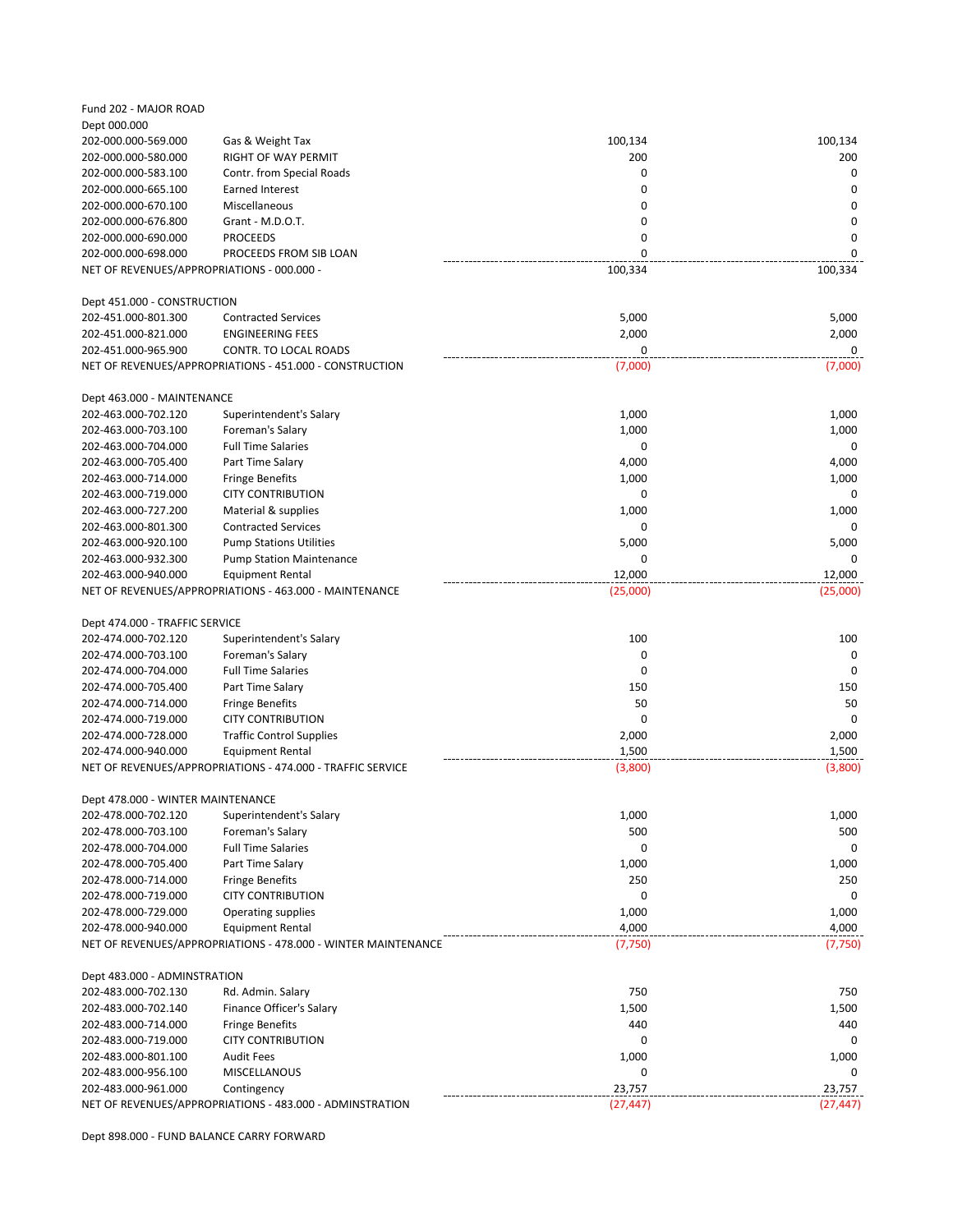| 202-898.000-695.202                                       | <b>FUND BALANCE CARRY FORWARD</b>                               |           | 0         |
|-----------------------------------------------------------|-----------------------------------------------------------------|-----------|-----------|
|                                                           | NET OF REVENUES/APPROPRIATIONS - 898.000 - FUND BALANCE CARRY F |           | 0         |
| Dept 906.000 - INTREST & FEES                             |                                                                 |           |           |
| 202-906.000-990.000                                       | PRINCIPAL SIB LOAN                                              | 23.989    | 23,989    |
| 202-906.000-991.000                                       | INTREST ON SIB LOAN                                             | 10,214    | 10,214    |
| NET OF REVENUES/APPROPRIATIONS - 906.000 - INTREST & FEES |                                                                 | (34, 203) | (34, 203) |
| ESTIMATED REVENUES - FUI 0.00                             |                                                                 | 100.334   | 100.334   |
| APPROPRIATIONS - FUND 2C0.00                              |                                                                 | 105.200   | 105.200   |
|                                                           | NET OF REVENUES/APPROPRIATIONS - FUND 202                       | (4,866)   | (4,866)   |
| <b>BEGINNING FUND BALANCE</b>                             |                                                                 |           |           |
| <b>ENDING FUND BALANCE</b>                                |                                                                 |           |           |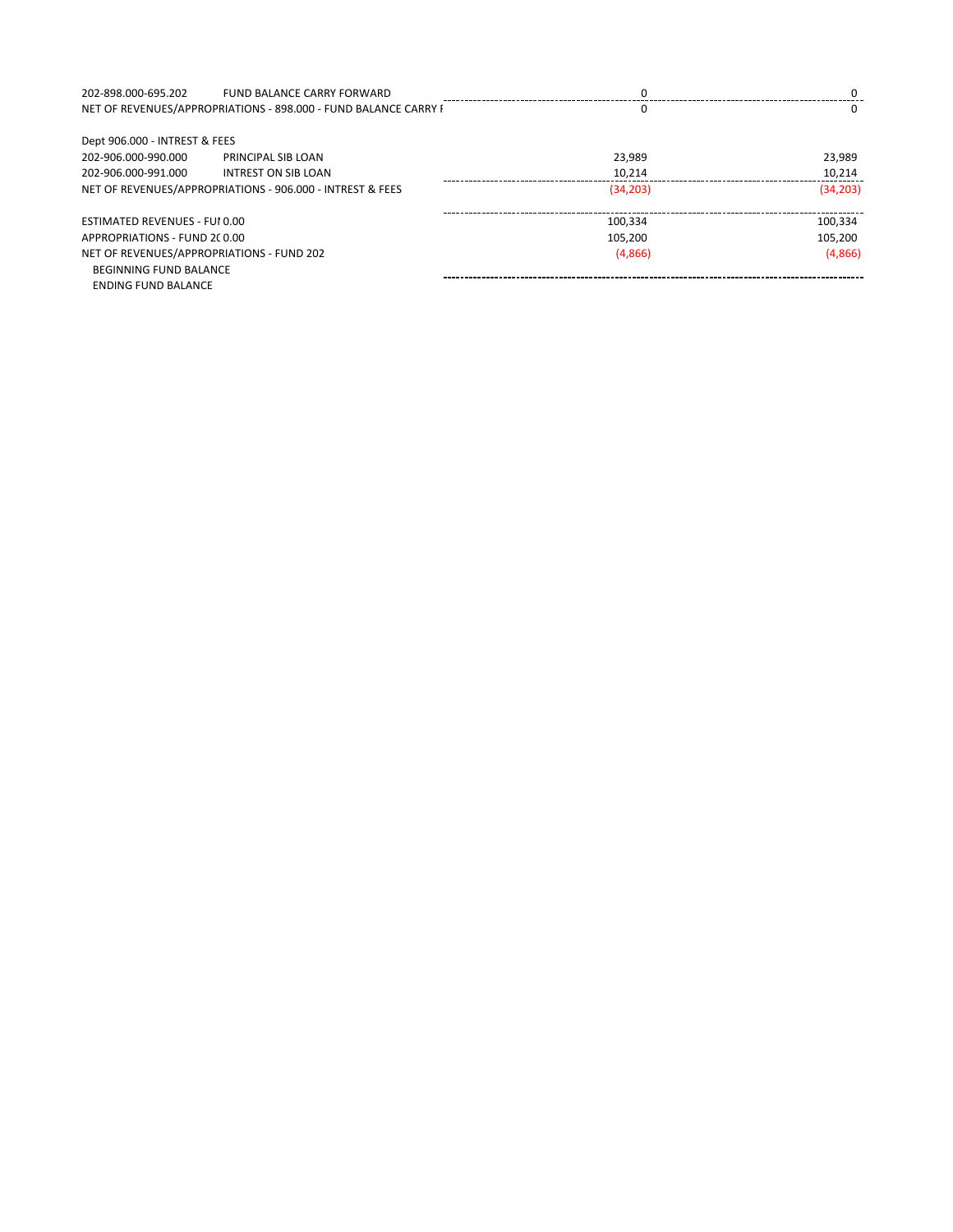| Fund 203 - LOCAL ROAD                      |                                                               |             |             |
|--------------------------------------------|---------------------------------------------------------------|-------------|-------------|
| Dept 000.000                               |                                                               |             |             |
| 203-000.000-569.000                        | Gas & Weight Tax                                              | 52,518      | 52,518      |
| 203-000.000-580.000                        | RIGHT OF WAY PERMIT                                           | 500         | 500         |
| 203-000.000-583.100                        | Contr. from Special Roads                                     | 0           | $\mathbf 0$ |
| 203-000.000-583.200                        | Contr. from General Fund                                      | 0           | 0           |
| 203-000.000-583.300                        | Contr. from Major Road Fund                                   | 0           | 0           |
| 203-000.000-583.400                        | MC Road - Self-Help Program                                   | 0           | 0           |
| 203-000.000-665.100                        | <b>Earned Interest</b>                                        | 0           | $\mathbf 0$ |
| 203-000.000-670.100                        | Miscellaneous                                                 | 0           | 0           |
| 203-000.000-676.400                        | Public Act 110 of 1997 - State                                | $\Omega$    | $\Omega$    |
| NET OF REVENUES/APPROPRIATIONS - 000.000 - |                                                               | 53,018      | 53,018      |
|                                            |                                                               |             |             |
| Dept 451.000 - CONSTRUCTION                |                                                               |             |             |
| 203-451.000-801.300                        | <b>Contracted Services</b>                                    | 5,000       | 5,000       |
| 203-451.000-821.000                        | <b>ENGINEERING FEES</b>                                       | 5,000       | 5,000       |
|                                            | NET OF REVENUES/APPROPRIATIONS - 451.000 - CONSTRUCTION       | (10,000)    | (10,000)    |
|                                            |                                                               |             |             |
| Dept 463.000 - MAINTENANCE                 |                                                               |             |             |
| 203-463.000-702.120                        | Superintendent's Salary                                       | 200         | 200         |
| 203-463.000-703.100                        | Foreman's Salary                                              | 500         | 500         |
| 203-463.000-704.000                        | <b>Full Time Salaries</b>                                     | $\mathbf 0$ | $\mathbf 0$ |
| 203-463.000-705.400                        | Part Time Salary                                              | 4,000       | 4,000       |
| 203-463.000-714.000                        | <b>Fringe Benefits</b>                                        | 1,000       | 1,000       |
| 203-463.000-719.000                        | <b>CITY CONTRIBUTION</b>                                      | 0           | 0           |
| 203-463.000-727.200                        | Material & supplies                                           | 600         | 600         |
| 203-463.000-801.300                        | <b>Contracted Services</b>                                    | $\mathbf 0$ | $\Omega$    |
| 203-463.000-920.100                        | <b>Pump Stations Utilities</b>                                | 1,300       | 1,300       |
| 203-463.000-932.300                        | <b>Pump Station Maintenance</b>                               | 0           | $\Omega$    |
| 203-463.000-940.000                        | Equipment Rental                                              | 15,000      | 15,000      |
|                                            | NET OF REVENUES/APPROPRIATIONS - 463.000 - MAINTENANCE        | (22,600)    | (22,600)    |
| Dept 474.000 - TRAFFIC SERVICE             |                                                               |             |             |
| 203-474.000-702.120                        | Superintendent's Salary                                       | 250         | 250         |
| 203-474.000-703.100                        | Foreman's Salary                                              | 400         | 400         |
| 203-474.000-704.000                        | <b>Full Time Salaries</b>                                     | 0           | 0           |
| 203-474.000-705.400                        | Part Time Salary                                              | 250         | 250         |
| 203-474.000-714.000                        | <b>Fringe Benefits</b>                                        | 150         | 150         |
| 203-474.000-719.000                        | <b>CITY CONTRIBUTION</b>                                      | 0           | 0           |
| 203-474.000-728.000                        | <b>Traffic Control Supplies</b>                               | 500         | 500         |
| 203-474.000-940.000                        | <b>Equipment Rental</b>                                       | 1,000       | 1,000       |
|                                            | NET OF REVENUES/APPROPRIATIONS - 474.000 - TRAFFIC SERVICE    | (2,550)     | (2,550)     |
|                                            |                                                               |             |             |
| Dept 478.000 - WINTER MAINTENANCE          |                                                               |             |             |
| 203-478.000-702.120                        | Superintendent's Salary                                       | 1,000       | 1,000       |
| 203-478.000-703.100                        | Foreman's Salary                                              | 0           | 0           |
| 203-478.000-704.000                        | <b>Full Time Salaries</b>                                     | 0           | 0           |
| 203-478.000-705.400                        | Part Time Salary                                              | 2,500       | 2,500       |
| 203-478.000-714.000                        | <b>Fringe Benefits</b>                                        | 150         | 150         |
| 203-478.000-719.000                        | <b>CITY CONTRIBUTION</b>                                      | 0           | 0           |
| 203-478.000-729.000                        | Operating supplies                                            | 1,000       | 1,000       |
| 203-478.000-940.000                        | <b>Equipment Rental</b>                                       | 2,000       | 2,000       |
|                                            | NET OF REVENUES/APPROPRIATIONS - 478.000 - WINTER MAINTENANCE | (6,650)     | (6,650)     |
|                                            |                                                               |             |             |
| Dept 483.000 - ADMINSTRATION               |                                                               |             |             |
| 203-483.000-702.130                        | Rd. Admin. Salary                                             | 1,000       | 1,000       |
| 203-483.000-702.140                        | Finance Officer's Salary                                      | 1,800       | 1,800       |
| 203-483.000-714.000                        | <b>Fringe Benefits</b>                                        | 600         | 600         |
| 203-483.000-716.000                        | HOSP. & DENTAL                                                | 0           | 0           |
| 203-483.000-717.000                        | LIFE INS.                                                     | 0           | 0           |
| 203-483.000-718.000                        | Pension                                                       | 0           | 0           |
| 203-483.000-719.000                        | <b>CITY CONTRIBUTION</b>                                      | 0           | 0           |
| 203-483.000-720.100                        | <b>CITY'S CONTRIBUTION</b>                                    | 0           | 0           |
| 203-483.000-720.200                        | <b>CITY'S CONTRIBUTION</b>                                    | 0           | 0           |
| 203-483.000-720.300                        | MEDICARE                                                      | 0           | 0           |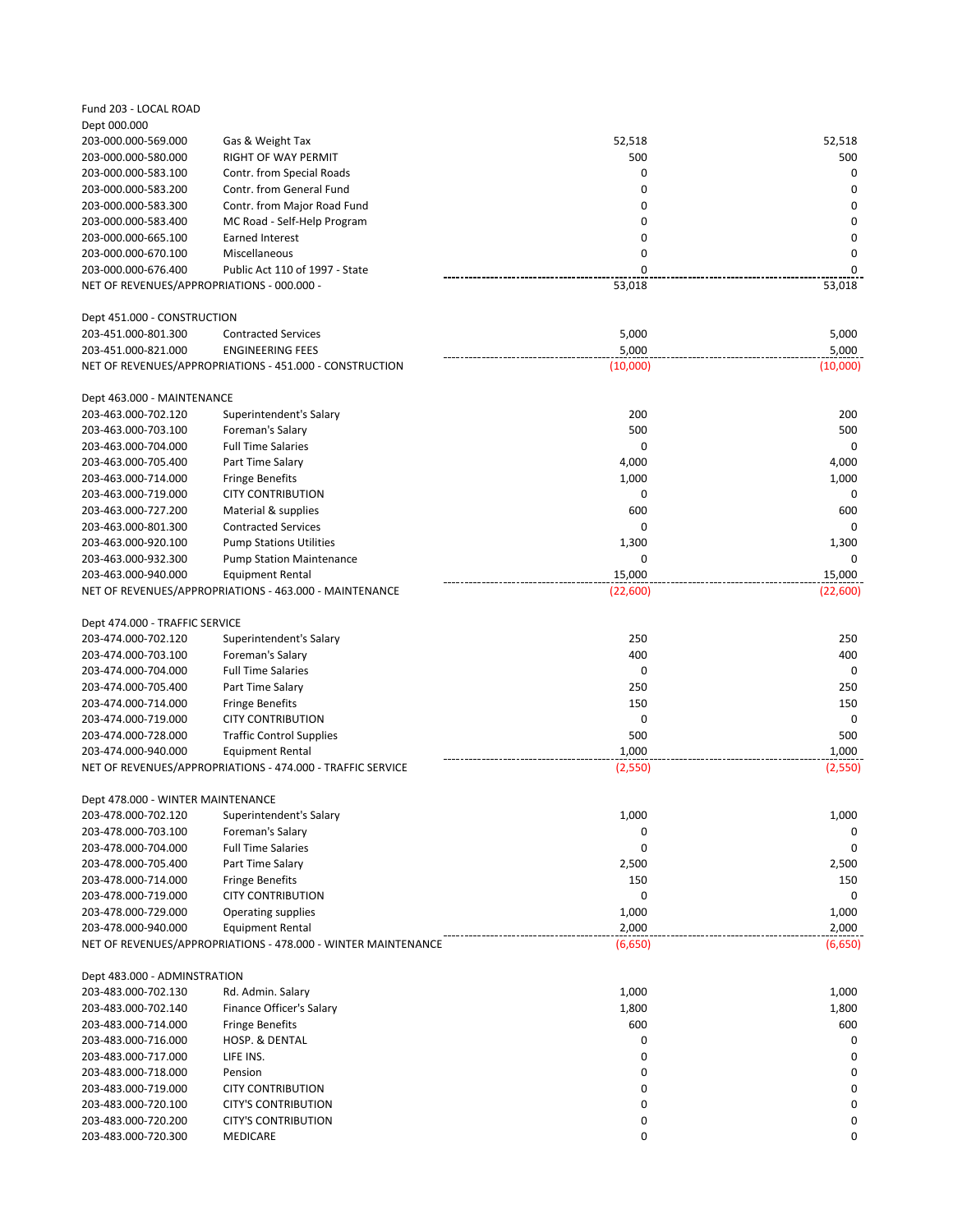| 203-483.000-801.100                                      | <b>Audit Fees</b>                                               | 800       | 800       |
|----------------------------------------------------------|-----------------------------------------------------------------|-----------|-----------|
| 203-483.000-956.100                                      | <b>MISCELLANOUS</b>                                             |           | $\Omega$  |
| 203-483.000-961.000                                      | Contingency                                                     | 7,018     | 7,018     |
| NET OF REVENUES/APPROPRIATIONS - 483.000 - ADMINSTRATION |                                                                 | (11, 218) | (11, 218) |
| Dept 898.000 - FUND BALANCE CARRY FORWARD                |                                                                 |           |           |
| 203-898.000-695.203                                      | FUND BALANCE CARRY FORWARD-LOCAL RO                             |           |           |
|                                                          | NET OF REVENUES/APPROPRIATIONS - 898.000 - FUND BALANCE CARRY F |           | $\Omega$  |
| ESTIMATED REVENUES - FUI 0.00                            |                                                                 | 53.018    | 53,018    |
| APPROPRIATIONS - FUND 2C0.00                             |                                                                 | 53.018    | 53.018    |
| NET OF REVENUES/APPROPRIATIONS - FUND 203                |                                                                 |           | n         |
| <b>BEGINNING FUND BALANCE</b>                            |                                                                 |           |           |
| ENDING FUND BALANCE                                      |                                                                 |           |           |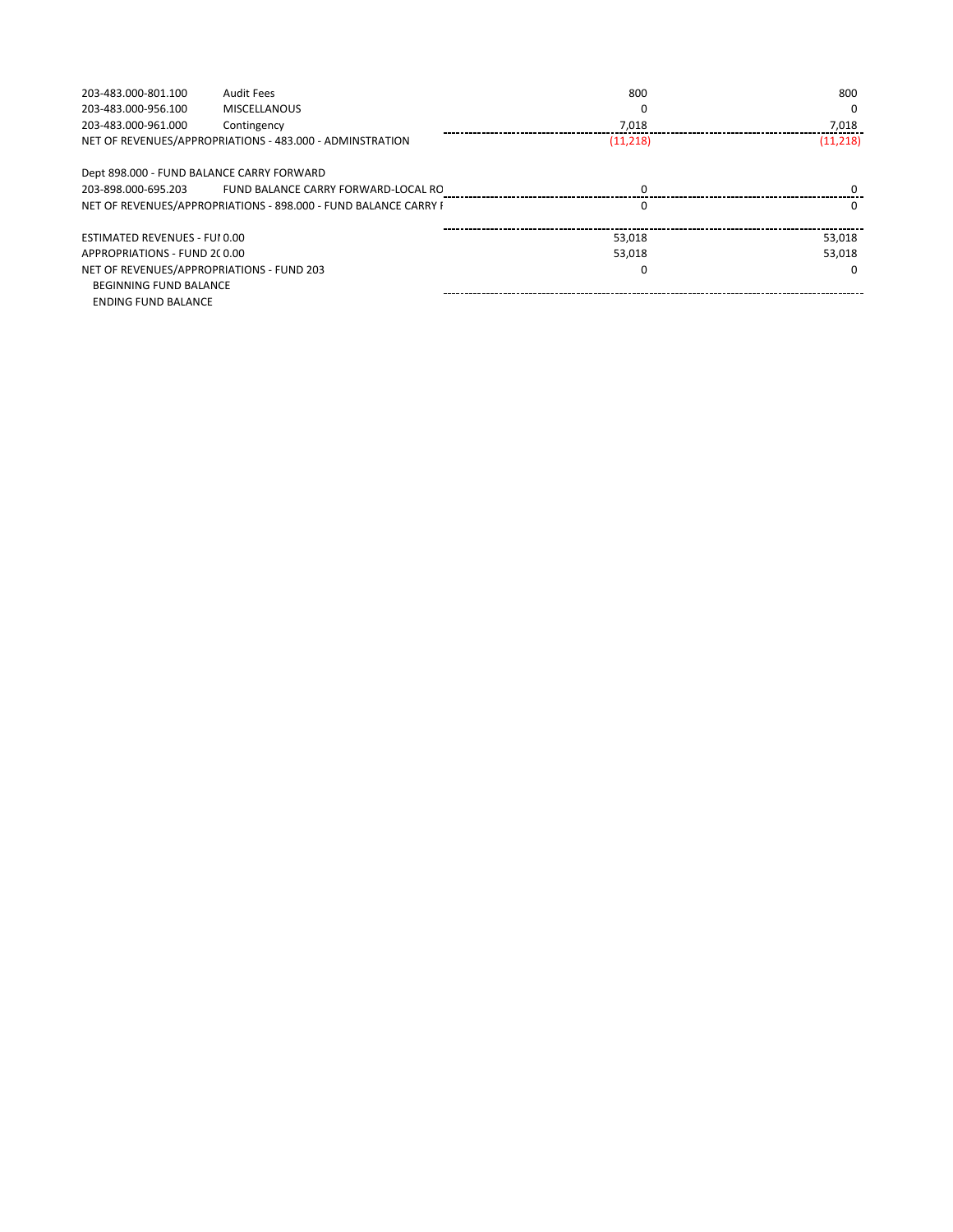| Fund 204 - SPECIAL ROAD                    |                                                                  |              |          |
|--------------------------------------------|------------------------------------------------------------------|--------------|----------|
| Dept 000.000                               |                                                                  |              |          |
| 204-000.000-402.000                        | Real Property Tax                                                | $\Omega$     | 0        |
| 204-000.000-403.000                        | Personal Property Tax                                            | 0            | 0        |
| 204-000.000-404.000                        | Payment in Lieu of Taxes                                         | <sup>0</sup> | $\Omega$ |
| 204-000.000-446.000                        | Int. & Pen.- Del. Taxes                                          | 0            | 0        |
| 204-000.000-665.100                        | <b>Earned Interest</b>                                           | <sup>0</sup> | $\Omega$ |
| 204-000.000-670.100                        | Miscellaneous                                                    | $\Omega$     | $\Omega$ |
| 204-000.000-676.800                        | Grant - M.D.O.T.                                                 | 0            | 0        |
| NET OF REVENUES/APPROPRIATIONS - 000.000 - |                                                                  | $\Omega$     | $\Omega$ |
| Dept 446.100 - HIGHWAYS, STREET, ETC.      |                                                                  |              |          |
| 204-446.100-801.100                        | <b>Audit Fees</b>                                                | $\Omega$     | 0        |
| 204-446.100-816.100                        | Engineering - Major Road                                         | 0            | 0        |
| 204-446.100-816.200                        | Engineering - Local Road                                         | <sup>0</sup> | $\Omega$ |
| 204-446.100-826.100                        | Legal Fees & Easements - Major                                   | O            | 0        |
| 204-446.100-826.200                        | Legal Fees & Easements - Local                                   | <sup>0</sup> | 0        |
| 204-446.100-961.000                        | Contingency                                                      | <sup>0</sup> | $\Omega$ |
| 204-446.100-965.100                        | Contr. to Major Rds. (Const.)                                    | 0            | 0        |
| 204-446.100-965.200                        | Contr. to Local Rds. (Const.)                                    | 0            | 0        |
|                                            | NET OF REVENUES/APPROPRIATIONS - 446.100 - HIGHWAYS, STREET, ETC | $\Omega$     | $\Omega$ |
| Dept 483.000 - ADMINSTRATION               |                                                                  |              |          |
| 204-483.000-956.100                        | <b>MISCELLANOUS</b>                                              | 0            | 0        |
|                                            | NET OF REVENUES/APPROPRIATIONS - 483.000 - ADMINSTRATION         | $\Omega$     | 0        |
| <b>ESTIMATED REVENUES - FUI 0.00</b>       |                                                                  | $\Omega$     | $\Omega$ |
| APPROPRIATIONS - FUND 2C0.00               |                                                                  | $\Omega$     | $\Omega$ |
| NET OF REVENUES/APPROPRIATIONS - FUND 204  |                                                                  | 0            | 0        |
| <b>BEGINNING FUND BALANCE</b>              |                                                                  |              |          |
| <b>ENDING FUND BALANCE</b>                 |                                                                  |              |          |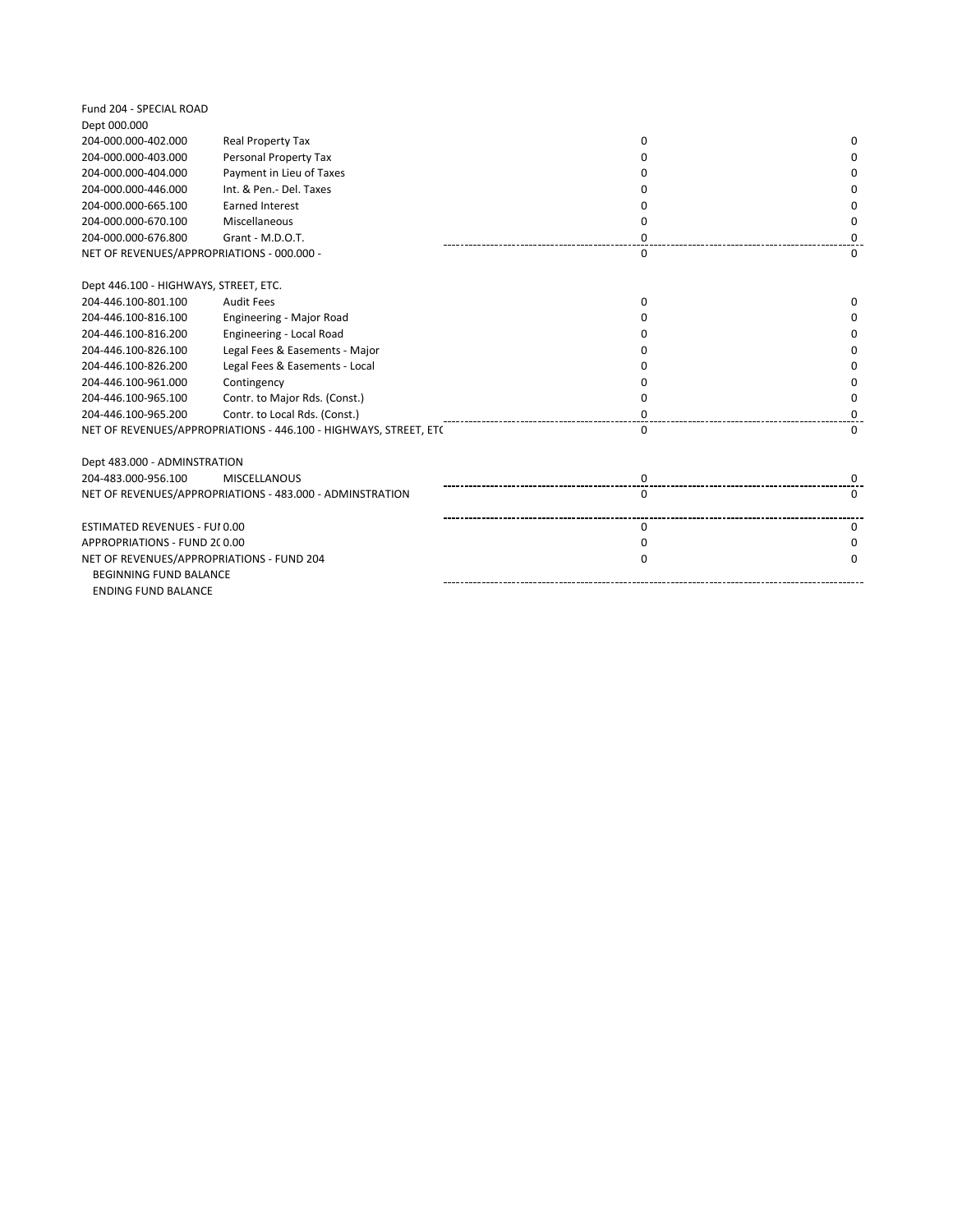| Fund 206 - Fire                            |                                                            |          |              |
|--------------------------------------------|------------------------------------------------------------|----------|--------------|
| Dept 000.000                               |                                                            |          |              |
| 206-000.000-402.000                        | Real Property Tax                                          | 0        | 0            |
| 206-000.000-403.000                        | Personal Property Tax                                      | 0        | 0            |
| 206-000.000-404.000                        | Payment in Lieu of Taxes                                   | O        | <sup>0</sup> |
| 206-000.000-446.000                        | Int. & Pen.- Del. Taxes                                    | 0        | $\Omega$     |
| 206-000.000-576.000                        | <b>MARIHUANA LICENSE FEE</b>                               | n        | <sup>0</sup> |
| 206-000.000-583.200                        | Contr. from General Fund                                   | ŋ        | O            |
| 206-000.000-665.100                        | <b>Earned Interest</b>                                     | (211)    | (211)        |
| 206-000.000-673.100                        | Sale of Fixed Assets                                       | O        | <sup>0</sup> |
| 206-000.000-676.100                        | Reim. Under P.A. #228                                      |          | 0            |
| 206-000.000-695.101                        | FUND BALANCE CARRY FORWARD-FIRE FUNI                       | O        | $\Omega$     |
| 206-000.000-698.000                        | PROCEEDS FROM LOAN                                         | 0        | O            |
| NET OF REVENUES/APPROPRIATIONS - 000.000 - |                                                            | (211)    | (211)        |
| Dept 336.000 - FIRE DEPARTMENT             |                                                            |          |              |
| 206-336.000-930.000                        | <b>Equipment Maintenance</b>                               | 2,028    | 2,028        |
| 206-336.000-956.000                        | MISC.                                                      | n        |              |
| 206-336.000-956.100                        | MISCELLANOUS                                               |          | <sup>0</sup> |
| 206-336.000-977.100                        | New Equipment                                              |          | <sup>0</sup> |
| 206-336.000-991.000                        | Principal on loan                                          | ŋ        | <sup>0</sup> |
| 206-336.000-995.000                        | Interest on payment                                        | $\Omega$ | ŋ            |
|                                            | NET OF REVENUES/APPROPRIATIONS - 336.000 - FIRE DEPARTMENT | (2,028)  | (2,028)      |
| <b>ESTIMATED REVENUES - FUI 0.00</b>       |                                                            | (211)    | (211)        |
| APPROPRIATIONS - FUND 2C0.00               |                                                            | 2,028    | 2,028        |
| NET OF REVENUES/APPROPRIATIONS - FUND 206  |                                                            | (2, 239) | (2, 239)     |
| <b>BEGINNING FUND BALANCE</b>              |                                                            |          |              |
| <b>ENDING FUND BALANCE</b>                 |                                                            |          |              |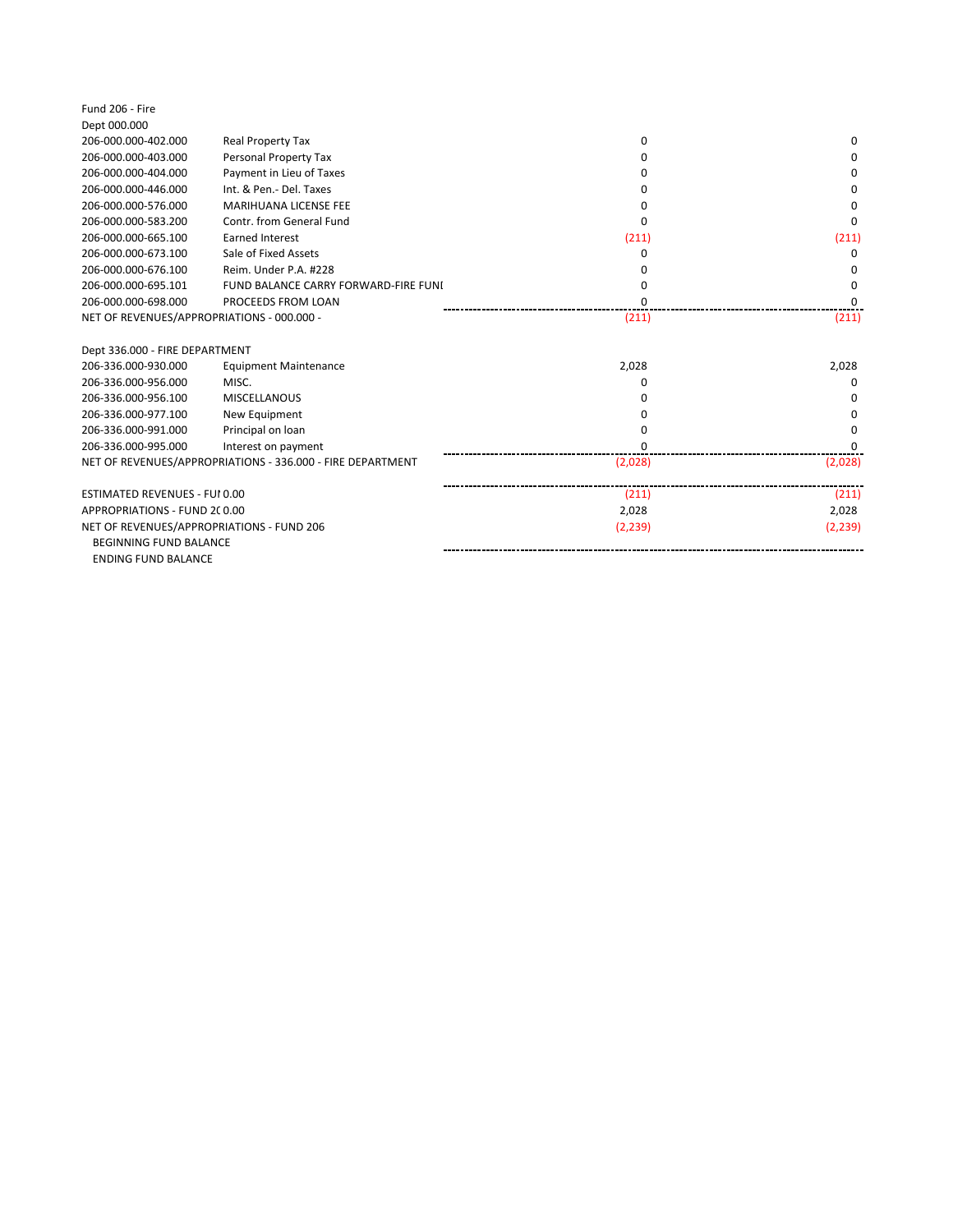| Fund 207 - POLICE FUND                                              |                                                              |             |           |
|---------------------------------------------------------------------|--------------------------------------------------------------|-------------|-----------|
| Dept 000.000                                                        |                                                              |             |           |
| 207-000.000-402.000                                                 | Real Property Tax                                            | 74,272      | 74,272    |
| 207-000.000-403.000                                                 | Personal Property Tax                                        | 11,072      | 11,072    |
| 207-000.000-446.000                                                 | Int. & Pen.- Del. Taxes                                      | 260         | 260       |
| 207-000.000-576.000                                                 | MARIHUANA LICENSE FEE                                        | 0           | 0         |
| 207-000.000-583.200                                                 | Contr. from General Fund                                     | $\mathbf 0$ | 0         |
| 207-000.000-665.100                                                 | <b>EARNED INT.</b>                                           | $\Omega$    | $\Omega$  |
| 207-000.000-670.500                                                 | <b>DONATION</b>                                              | $\Omega$    | $\Omega$  |
| NET OF REVENUES/APPROPRIATIONS - 000.000 -                          |                                                              | 85,604      | 85,604    |
| Dept 301.000 - POLICE DEPARTMENT                                    |                                                              |             |           |
| 207-301.000-702.900                                                 | Chief's Salary                                               | 39,936      | 39,936    |
| 207-301.000-703.200                                                 | Sergeant's Salary                                            | 0           | 0         |
| 207-301.000-704.000                                                 | <b>Full Time Salaries</b>                                    | $\Omega$    | $\Omega$  |
| 207-301.000-705.100                                                 | Pt. Time Officer's Salary                                    | 82,000      | 82,000    |
| 207-301.000-705.200                                                 | Pt. Time Clerk's Salary                                      | 2,912       | 2,912     |
| 207-301.000-705.201                                                 | <b>EXTRA PATROL</b>                                          | 11,880      | 11,880    |
| 207-301.000-719.000                                                 | CITY CONTRIBUTION- WORKERS COMP                              | $\mathbf 0$ | $\Omega$  |
| 207-301.000-720.200                                                 | <b>SOCIAL SECURITY</b>                                       | 7,350       | 7,350     |
| 207-301.000-720.300                                                 | MEDICARE                                                     | 1,750       | 1,750     |
| 207-301.000-727.000                                                 | <b>OFFICE SUPPLIES</b>                                       | 0           | $\Omega$  |
| 207-301.000-801.010                                                 | <b>CONTRACTED SERVICES</b>                                   | 250         | 250       |
| 207-301.000-930.000                                                 | <b>Equipment Maintenance</b>                                 | 0           | $\Omega$  |
| 207-301.000-956.000                                                 | MISC.                                                        | $\Omega$    | $\Omega$  |
| 207-301.000-977.100                                                 | New Equipment                                                | $\Omega$    | $\Omega$  |
|                                                                     | NET OF REVENUES/APPROPRIATIONS - 301.000 - POLICE DEPARTMENT | (146,078)   | (146,078) |
| Dept 862.000 - SOCIAL SECURITY                                      |                                                              |             |           |
| 207-862.000-719.000                                                 | <b>CITY CONTRIBUTION</b>                                     | 0           | 0         |
|                                                                     | NET OF REVENUES/APPROPRIATIONS - 862.000 - SOCIAL SECURITY   | 0           | $\Omega$  |
| Dept 964.000 - REFUNDS                                              |                                                              |             |           |
| 207-964.000-964.000                                                 | <b>REFUND</b>                                                | 0           | 0         |
|                                                                     | NET OF REVENUES/APPROPRIATIONS - 964.000 - REFUNDS           | $\Omega$    | $\Omega$  |
| <b>ESTIMATED REVENUES - FUI 0.00</b>                                |                                                              | 85,604      | 85,604    |
| APPROPRIATIONS - FUND 2C0.00                                        |                                                              | 146,078     | 146,078   |
| NET OF REVENUES/APPROPRIATIONS - FUND 207<br>BEGINNING FUND BALANCE |                                                              | (60, 474)   | (60, 474) |
| <b>ENDING FUND BALANCE</b>                                          |                                                              |             |           |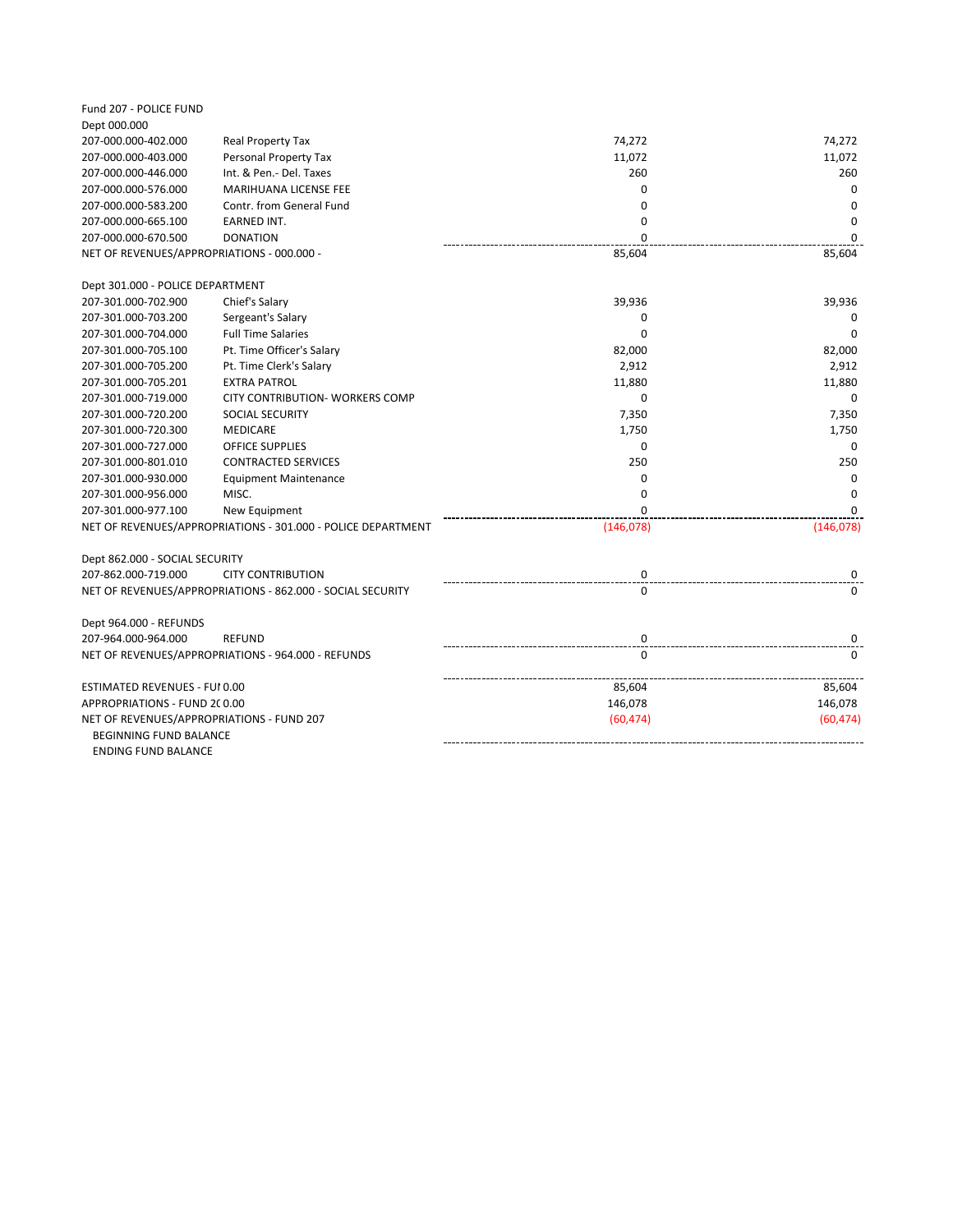| Dept 000.000                               | Fund 226 - GARBAGE AND RUBBISH COLLECTION FUND               |           |           |
|--------------------------------------------|--------------------------------------------------------------|-----------|-----------|
| 226-000.000-405.000                        | SPECIAL ASSESMENT TRASH REMOVAL                              | 67,850    | 67,850    |
| NET OF REVENUES/APPROPRIATIONS - 000.000 - |                                                              | 67.850    | 67.850    |
| Dept 528.000 - REFUSE COLLECTION           |                                                              |           |           |
| 226-528.000-801.300                        | <b>Contracted Services</b>                                   | 67.735    | 67.735    |
| 226-528.000-956.100                        | CONTR. TO GEN. FUND                                          | 1,000     | 1,000     |
|                                            | NET OF REVENUES/APPROPRIATIONS - 528.000 - REFUSE COLLECTION | (68, 735) | (68, 735) |
| ESTIMATED REVENUES - FUI 0.00              |                                                              | 67.850    | 67.850    |
| APPROPRIATIONS - FUND 220.00               |                                                              | 68.735    | 68.735    |
| NET OF REVENUES/APPROPRIATIONS - FUND 226  |                                                              | (885)     | (885)     |
| <b>BEGINNING FUND BALANCE</b>              |                                                              |           |           |
| ENDING FUND BALANCE                        |                                                              |           |           |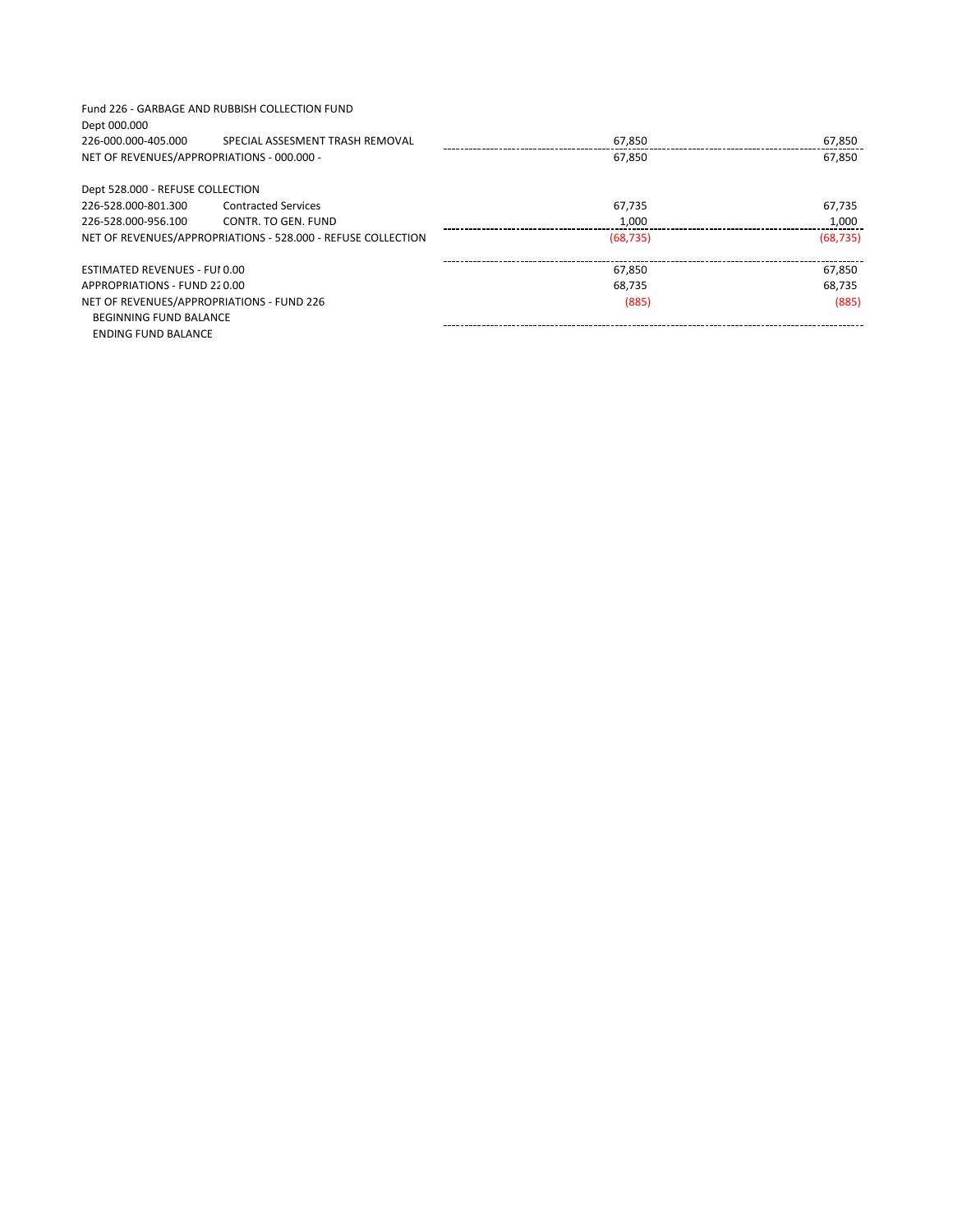| Fund 246 - FLOOD CONTROL FACILITIES        |                                                          |             |             |
|--------------------------------------------|----------------------------------------------------------|-------------|-------------|
| Dept 000.000                               |                                                          |             |             |
| 246-000.000-402.000                        | Real Property Tax                                        | 18,517      | 18,517      |
| 246-000.000-403.000                        | Personal Property Tax                                    | 2,767       | 2,767       |
| 246-000.000-404.000                        | Payment in Lieu of Taxes                                 | 0           | 0           |
| 246-000.000-446.000                        | Int. & Pen.- Del. Taxes                                  | $\Omega$    | $\Omega$    |
| 246-000.000-573.000                        | LOCAL COMM STABILIZATION- PPT REIMB                      | $\Omega$    | $\Omega$    |
| 246-000.000-665.100                        | <b>Earned Interest</b>                                   | 250         | 250         |
| 246-000.000-670.100                        | Miscellaneous                                            | $\mathbf 0$ | $\mathbf 0$ |
| 246-000.000-691.000                        | Contribution from Gen. Fund                              | 0           | 0           |
| 246-000.000-691.200                        | <b>CONTRIBUTION FROM DEBT FUND</b>                       | 0           | $\mathbf 0$ |
| 246-000.000-694.000                        | CASH OVER AND SHORTAGE                                   | $\mathbf 0$ | $\mathbf 0$ |
| 246-000.000-695.100                        | <b>GAINS/LOSS ON INVESTMENT</b>                          | $\mathbf 0$ | 0           |
| 246-000.000-930.200                        | Dike Maintenance                                         | $\Omega$    | $\Omega$    |
| NET OF REVENUES/APPROPRIATIONS - 000.000 - |                                                          | 21,534      | 21,534      |
| Dept 463.000 - MAINTENANCE                 |                                                          |             |             |
| 246-463.000-801.120                        | Maintenance of dike                                      | 20,000      | 20,000      |
| 246-463.000-930.300                        | Dike Maintenance - Emergency                             | $\Omega$    | $\Omega$    |
|                                            | NET OF REVENUES/APPROPRIATIONS - 463.000 - MAINTENANCE   | (20,000)    | (20,000)    |
| Dept 483.000 - ADMINSTRATION               |                                                          |             |             |
| 246-483.000-695.246                        | FUND BALANCE CARRY FORWARD-FLOOD PR                      | 0           | $\Omega$    |
| 246-483.000-920.100                        | <b>Pump Stations Utilities</b>                           | 3,300       | 3,300       |
| 246-483.000-956.100                        | Miscellaneous                                            | 1,000       | 1,000       |
| 246-483.000-958.300                        | <b>Engineering Fees</b>                                  | 0           | 0           |
| 246-483.000-958.400                        | <b>Attorney Fees</b>                                     | $\mathbf 0$ | $\mathbf 0$ |
| 246-483.000-961.000                        | Contingency                                              | $\mathbf 0$ | 0           |
| 246-483.000-964.000                        | <b>REFUND</b>                                            | $\Omega$    | $\Omega$    |
|                                            | NET OF REVENUES/APPROPRIATIONS - 483.000 - ADMINSTRATION | (4,300)     | (4,300)     |
| Dept 964.000 - REFUNDS                     |                                                          |             |             |
| 246-964.000-964.000                        | <b>REFUND</b>                                            | 0           | 0           |
|                                            | NET OF REVENUES/APPROPRIATIONS - 964.000 - REFUNDS       | $\Omega$    | $\Omega$    |
| ESTIMATED REVENUES - FUI 0.00              |                                                          | 21,534      | 21,534      |
| APPROPRIATIONS - FUND 240.00               |                                                          | 24,300      | 24,300      |
| NET OF REVENUES/APPROPRIATIONS - FUND 246  |                                                          | (2,766)     | (2,766)     |
| BEGINNING FUND BALANCE                     |                                                          |             |             |
| <b>ENDING FUND BALANCE</b>                 |                                                          |             |             |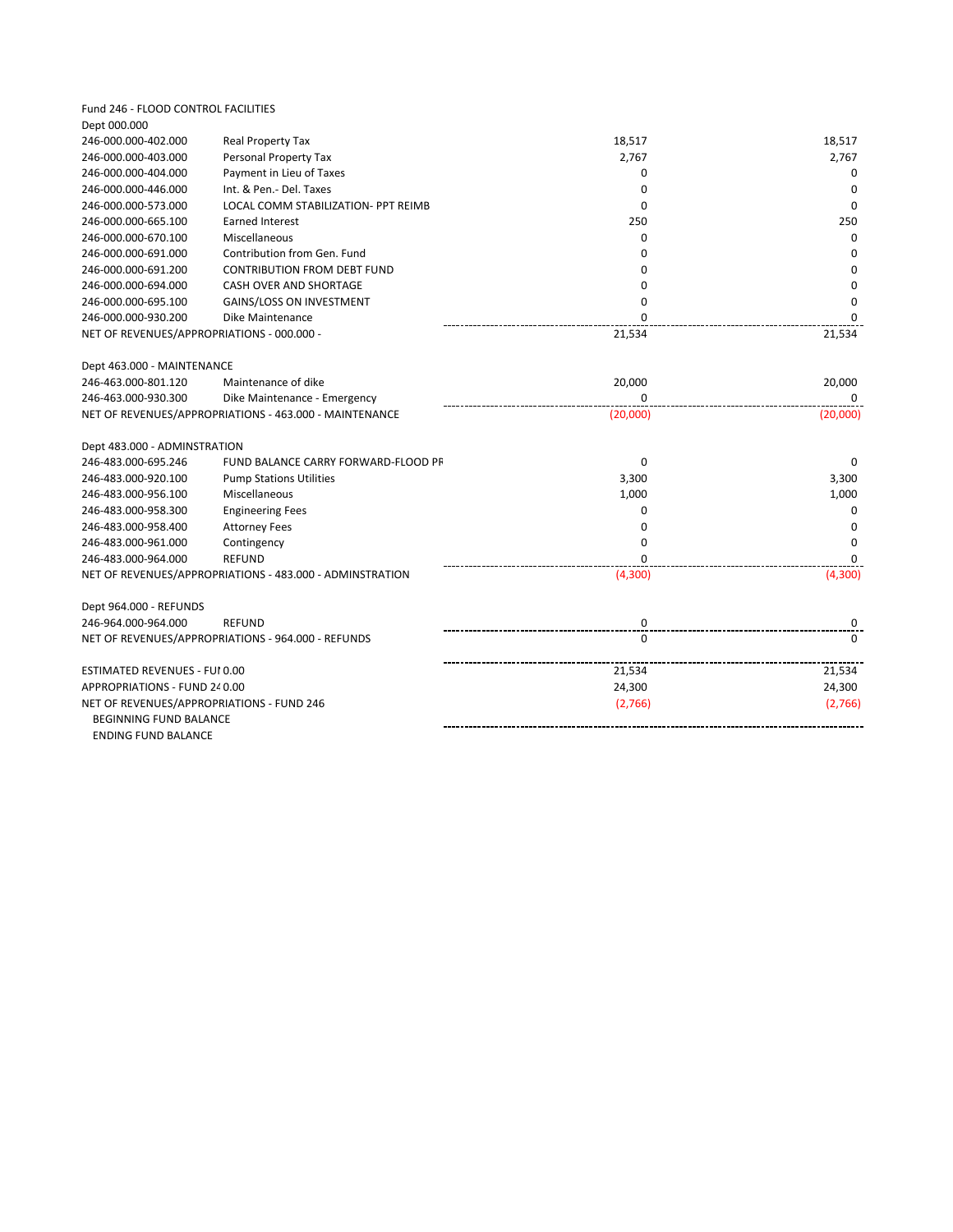| Fund 248 - DOWNTOWN DEVELOPMENT<br>Dept 000.000 |                                                |          |              |
|-------------------------------------------------|------------------------------------------------|----------|--------------|
| 248-000.000-583.200                             | Contr. from General Fund                       |          | <sup>0</sup> |
| 248-000.000-670.100                             | Miscellaneous                                  |          |              |
| 248-000.000-695.101                             | FUND BALANCE CARRY FORWARD-DDA                 |          |              |
| NET OF REVENUES/APPROPRIATIONS - 000.000 -      |                                                | n        | $\Omega$     |
| Dept 728.000 - DDA                              |                                                |          |              |
| 248-728.000-000.963                             | MISC.                                          | 2,035    | 2,035        |
| 248-728.000-727.100                             | <b>Office Supplies</b>                         |          | <sup>0</sup> |
| 248-728.000-802.000                             | <b>CONSULTANT FEES</b>                         |          |              |
| 248-728.000-861.100                             | Travel                                         |          |              |
| 248-728.000-880.100                             | <b>Community Promotion</b>                     |          |              |
| 248-728.000-956.000                             | MISC.                                          |          |              |
|                                                 | NET OF REVENUES/APPROPRIATIONS - 728.000 - DDA | (2,035)  | (2,035)      |
| ESTIMATED REVENUES - FUI 0.00                   |                                                | $\Omega$ | <sup>n</sup> |
| APPROPRIATIONS - FUND 240.00                    |                                                | 2,035    | 2,035        |
| NET OF REVENUES/APPROPRIATIONS - FUND 248       |                                                | (2,035)  | (2,035)      |
| <b>BEGINNING FUND BALANCE</b>                   |                                                |          |              |
| <b>ENDING FUND BALANCE</b>                      |                                                |          |              |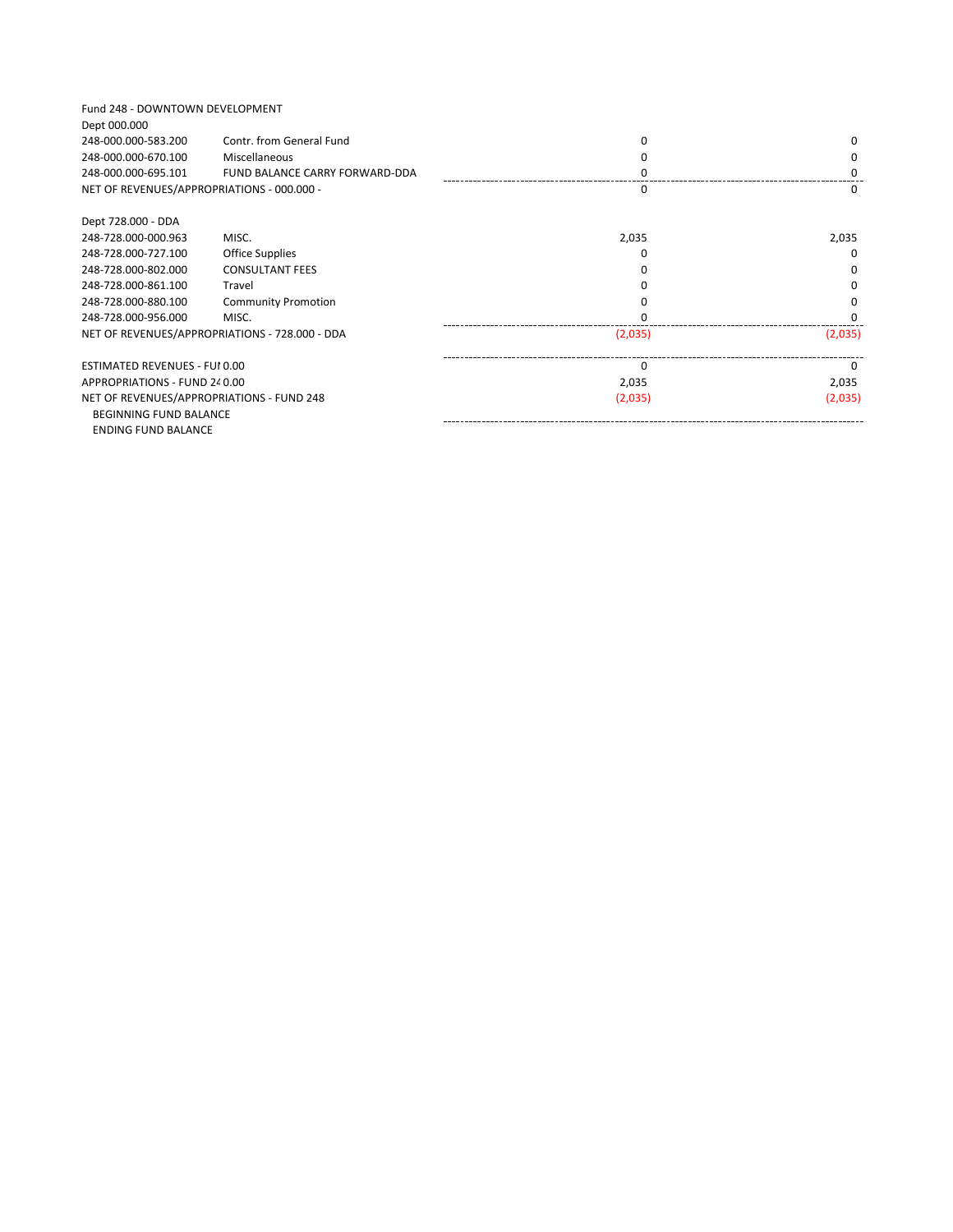| Fund 301 - DEBT RETIREMENT                 |                                                                 |             |          |
|--------------------------------------------|-----------------------------------------------------------------|-------------|----------|
| Dept 000.000                               |                                                                 |             |          |
| 301-000.000-402.000                        | Real Property Tax                                               | 0           | 0        |
| 301-000.000-403.000                        | Personal Property Tax                                           | 0           | 0        |
| 301-000.000-404.000                        | Payment in Lieu of Taxes                                        | 0           | 0        |
| 301-000.000-446.000                        | Int. & Pen.- Del. Taxes                                         | 0           | 0        |
| 301-000.000-589.000                        | So.Co. Water User Fee                                           | 0           | 0        |
| 301-000.000-665.100                        | <b>Earned Interest</b>                                          | 0           | 0        |
| 301-000.000-670.100                        | Miscellaneous                                                   | 0           | 0        |
| 301-000.000-676.100                        | Reim. Under P.A. #228                                           | 0           | 0        |
| NET OF REVENUES/APPROPRIATIONS - 000.000 - |                                                                 | 0           | 0        |
| Dept 905.000 - DEBT SERVICE CONTROL        |                                                                 |             |          |
| 301-905.000-801.100                        | <b>Audit Fees</b>                                               | 0           | 0        |
| 301-905.000-801.900                        | <b>Agency Fees</b>                                              | 0           | 0        |
| 301-905.000-956.100                        | MISCELLANOUS                                                    | $\Omega$    | $\Omega$ |
| 301-905.000-961.000                        | Contingency                                                     | O           | 0        |
| 301-905.000-991.110                        | Prin. So.Co. Water #1 - PH. #3                                  | O           | $\Omega$ |
| 301-905.000-991.120                        | Prin. S.C.W. #1 - 95                                            | O           | 0        |
| 301-905.000-991.600                        | Prin. - So.Co. Water PH-I                                       | O           | 0        |
| 301-905.000-991.700                        | Prin. - So.Co. Water - PH-II                                    | O           | 0        |
| 301-905.000-991.800                        | Principal - Dike - 1983                                         | $\Omega$    | 0        |
| 301-905.000-991.900                        | Principal - Dike - 1991                                         | $\Omega$    | 0        |
| 301-905.000-995.110                        | Interest - Dike - 1991                                          | $\Omega$    | 0        |
| 301-905.000-995.120                        | Int. So.Co. Water #1 - PH. #3                                   | O           | 0        |
| 301-905.000-995.130                        | Int. S.C.W. #1 - 1995                                           | O           | 0        |
| 301-905.000-995.200                        | Int.- So. Co. Water - PH-1                                      | O           | 0        |
| 301-905.000-995.300                        | So.Co. Water - PH-I (2nd pay.)                                  | $\mathbf 0$ | 0        |
| 301-905.000-995.700                        | Interest - So.Co. Water PH-II                                   | 0           | 0        |
| 301-905.000-995.900                        | Interest - Dike - 1983                                          | 0           | 0        |
|                                            | NET OF REVENUES/APPROPRIATIONS - 905.000 - DEBT SERVICE CONTROL | $\Omega$    | 0        |
| ESTIMATED REVENUES - FUI 0.00              |                                                                 | 0           | 0        |
| APPROPRIATIONS - FUND 3C0.00               |                                                                 | $\mathbf 0$ | 0        |
| NET OF REVENUES/APPROPRIATIONS - FUND 301  |                                                                 | $\Omega$    | 0        |
| BEGINNING FUND BALANCE                     |                                                                 |             |          |
| <b>ENDING FUND BALANCE</b>                 |                                                                 |             |          |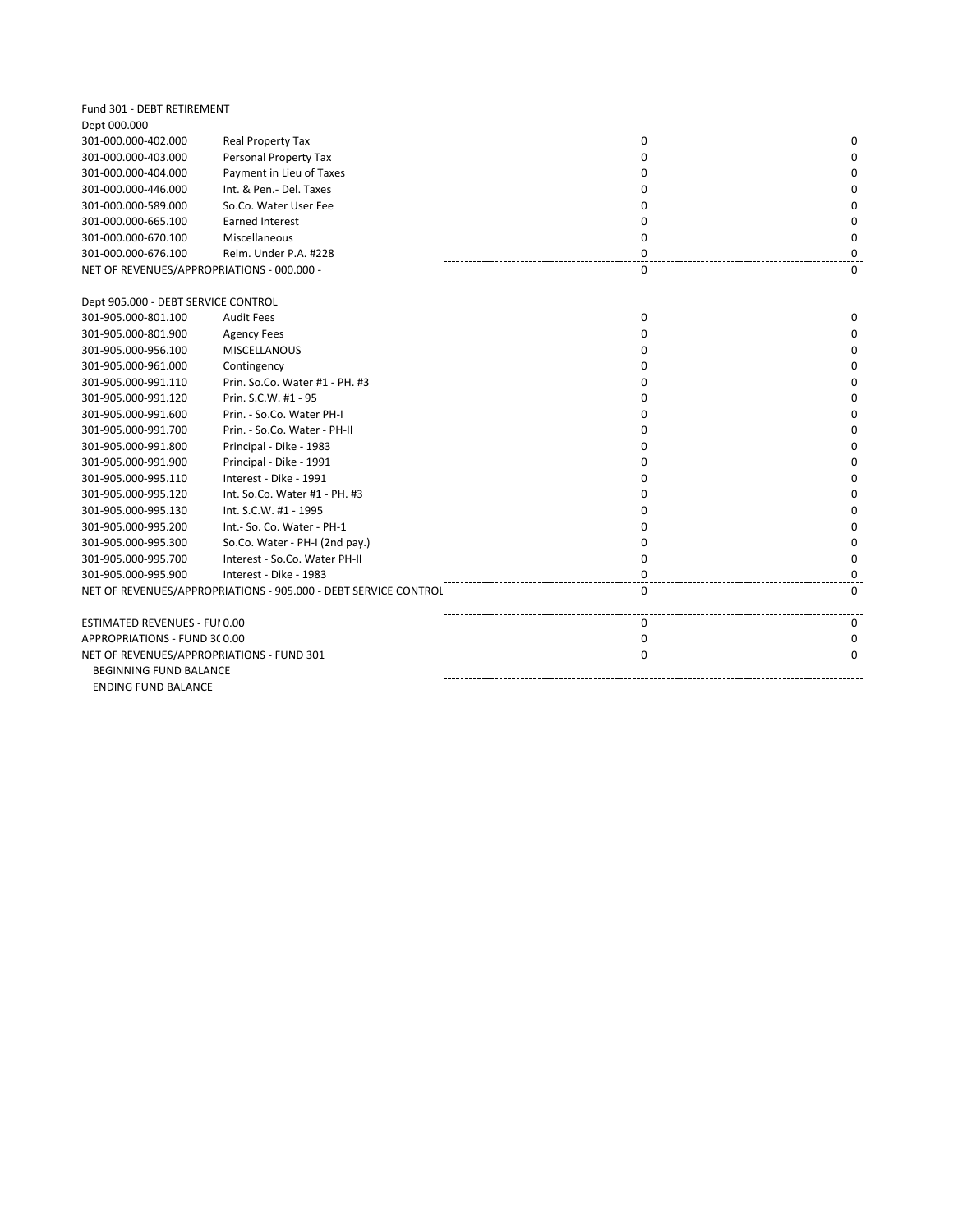Fund 590 - WASTE WATER TREATMENT PLANT Dept 000.000

| 590-000.000-402.000                        | Real Property Tax                                              | 0                | 0           |
|--------------------------------------------|----------------------------------------------------------------|------------------|-------------|
| 590-000.000-403.000                        | Personal Property Tax                                          | 0                | 0           |
| 590-000.000-404.000                        | Payment in Lieu of Taxes                                       | $\Omega$         | $\Omega$    |
| 590-000.000-454.000                        | Sewer Tap Permits                                              | 4,000            | 4,000       |
| 590-000.000-454.100                        | Sewer Disconnect Permit                                        | $\mathbf 0$      | 0           |
| 590-000.000-501.100                        | USDA FEDERAL GRANT REVENUE                                     | $\mathbf 0$      | 0           |
| 590-000.000-642.000                        | <b>Fringes Benefits</b>                                        | 746              | 746         |
| 590-000.000-642.100                        | SEWER USE CHARGE- LUNA PIER                                    | 382,554          | 382,554     |
| 590-000.000-642.300                        | SEWER USE CHARGE LASALLE                                       | 0                | 0           |
| 590-000.000-651.000                        | LaSalle Township - User Fee                                    | $\mathbf 0$      | 0           |
| 590-000.000-651.100                        | Mason School - User Fee                                        | $\mathbf 0$      | $\mathbf 0$ |
| 590-000.000-651.200                        | Sewer Disconnect Permit                                        | 0                | 0           |
| 590-000.000-662.000                        | Penalties Charge                                               | 0                | 0           |
| 590-000.000-665.100                        | Earned Interest                                                | 0                | $\mathbf 0$ |
| 590-000.000-665.300                        | Earned Interest - Escrow                                       | 0                | $\mathbf 0$ |
| 590-000.000-670.100                        | Miscellaneous                                                  | 92               | 92          |
| 590-000.000-691.000                        | Contribution from Gen. Fund                                    | 0                | 0           |
| 590-000.000-691.100                        | Contribution - T.Plant Escrow                                  | 0                | 0           |
| NET OF REVENUES/APPROPRIATIONS - 000.000 - |                                                                | 387,392          | 387,392     |
|                                            |                                                                |                  |             |
| Dept 570.000 - MAINTENANCE OF MAINS        |                                                                |                  |             |
|                                            |                                                                | 0                | 0           |
| 590-570.000-702.120                        | Superintendent's Salary                                        |                  |             |
| 590-570.000-719.000                        | CITY CONTRIBUTION- WORKERS COMP                                | 0<br>$\mathbf 0$ | 0           |
| 590-570.000-729.000                        | Operating supplies                                             |                  | 0           |
| 590-570.000-801.300                        | <b>Contracted Services</b>                                     | $\mathbf 0$      | $\Omega$    |
| 590-570.000-801.400                        | Legal Fees                                                     | $\Omega$         | $\Omega$    |
| 590-570.000-821.000                        | <b>ENGINEERING FEES</b>                                        | 22,563           | 22,563      |
| 590-570.000-821.100                        | <b>ENGINEERING FEES - ESCROW</b>                               | 0                | 0           |
| 590-570.000-930.100                        | Equipt. Maint. - Escrow                                        | 0                | 0           |
| 590-570.000-940.000                        | Equipment Rental                                               | 0                | 0           |
| 590-570.000-956.100                        | Miscellaneous                                                  | 0<br>0           | 0           |
| 590-570.000-959.000                        |                                                                |                  | $\Omega$    |
|                                            | Depreciation                                                   |                  |             |
|                                            | NET OF REVENUES/APPROPRIATIONS - 570.000 - MAINTENANCE OF MAIN | (22, 563)        | (22, 563)   |
|                                            |                                                                |                  |             |
| Dept 574.000 - SEWAGE PROCESSING           |                                                                |                  |             |
| 590-574.000-702.120                        | Superintendent's Salary                                        | 40,966           | 40,966      |
| 590-574.000-703.100                        | Foreman's Salary                                               | 13,905           | 13,905      |
| 590-574.000-704.100                        | Other Salary - Mechanic                                        | 61,277           | 61,277      |
| 590-574.000-705.400                        | Part Time Salary                                               | 0                | 0           |
| 590-574.000-719.000                        | CITY CONTRIBUTION-WORKERS COMP                                 | $\mathbf 0$      | $\Omega$    |
| 590-574.000-728.100                        | Lab. Supplies                                                  | 8,000            | 8,000       |
| 590-574.000-729.000                        | Operating supplies                                             | 3,000            | 3,000       |
| 590-574.000-749.000                        | Uniforms                                                       | 900              | 900         |
| 590-574.000-751.000                        | Gasoline & Diesel                                              | 2,000            | 2,000       |
| 590-574.000-775.000                        | Chemicals                                                      | 24,000           | 24,000      |
| 590-574.000-801.300                        | <b>Contracted Services</b>                                     | 40,000           | 40,000      |
| 590-574.000-801.310                        | CONTRACTED SERVICES - ESCROW                                   | 0                | 0           |
| 590-574.000-920.000                        | Utilities                                                      | 30,000           | 30,000      |
| 590-574.000-921.000                        | Telephone                                                      | 3,000            | 3,000       |
| 590-574.000-930.000                        | <b>Equipment Maintenance</b>                                   | 10,000           | 10,000      |
| 590-574.000-930.100                        | Equipt. Maint. - Escrow                                        | 0                | 0           |
| 590-574.000-931.000                        | <b>Building Maintenance</b>                                    | 1,500            | 1,500       |
| 590-574.000-931.100                        | <b>BUILDING FUND - ESCROW</b>                                  | 0                |             |
| 590-574.000-932.000                        | REPAIR REPLACEMENT RESERVE                                     | 3,167            | 3,167       |
| 590-574.000-933.000                        | SEWER LINE MAINTENANCE                                         | 20,000           | 20,000      |
| 590-574.000-940.000                        | Equipment Rental                                               | 400              | 400         |
| 590-574.000-956.100                        | Miscellaneous                                                  | 3,500            | 3,500       |
| 590-574.000-956.110                        | Misc. - Escrow Account                                         | 0                | 0           |
| 590-574.000-959.000                        | Depreciation                                                   | 0                | 0           |
| 590-574.000-960.000                        | Schooling                                                      | 1,500            | 1,500       |
| 590-574.000-960.010                        | SCHOOLING - ESCROW                                             | 0                |             |
| 590-574.000-960.200                        | Service (yearly) tax program                                   | 0                | 0           |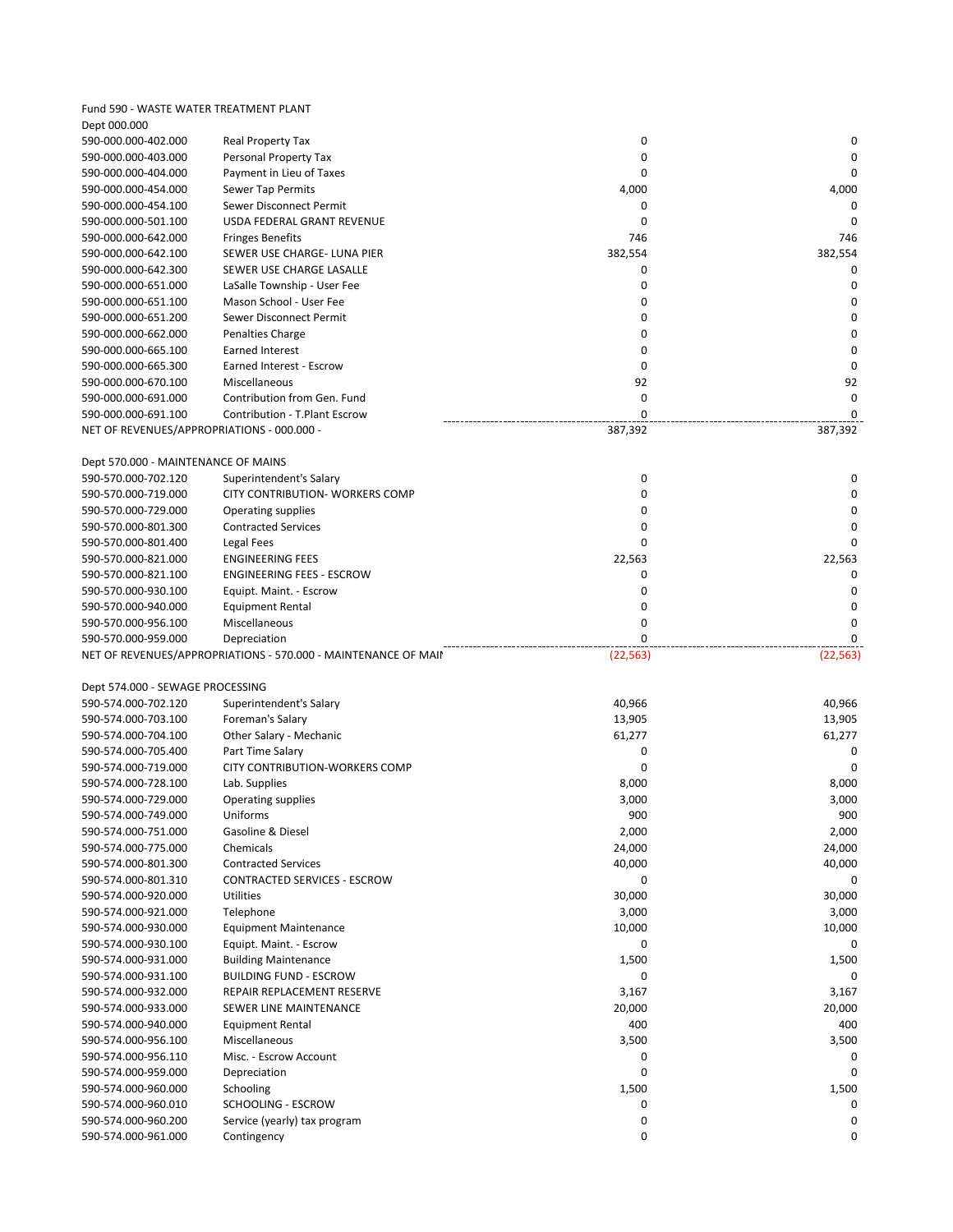| 590-574.000-970.000                      | <b>CAPITAL OUTLAY</b>                                           | 7,500       | 7,500       |
|------------------------------------------|-----------------------------------------------------------------|-------------|-------------|
| 590-574.000-977.100                      | New Equipment                                                   | 1,000       | 1,000       |
| 590-574.000-977.200                      | New Equipment - Replacement                                     | 4,000       | 4,000       |
| 590-574.000-977.300                      | NEW EQUIPMENT - REPLACEMENT - ESCROV                            | $\Omega$    | $\Omega$    |
|                                          | NET OF REVENUES/APPROPRIATIONS - 574.000 - SEWAGE PROCESSING    | (279, 615)  | (279, 615)  |
| Dept 578.000 - OFFICE AND ADMINISTRATION |                                                                 |             |             |
| 590-578.000-702.150                      | Admin. Salaries                                                 | 21,382      | 21,382      |
| 590-578.000-714.000                      | <b>Fringe Benefits</b>                                          | 0           | $\Omega$    |
| 590-578.000-715.000                      | Insurance                                                       | 15,102      | 15,102      |
| 590-578.000-716.000                      | Social Security                                                 | 0           | 0           |
| 590-578.000-717.000                      | <b>Workers Compensation</b>                                     | 1,840       | 1,840       |
| 590-578.000-718.000                      | Pension                                                         | 8,877       | 8,877       |
| 590-578.000-719.000                      | <b>CITY CONTRIBUTION</b>                                        | $\mathbf 0$ | $\mathbf 0$ |
| 590-578.000-719.100                      | City's Contribution - Hosp.                                     | 32,241      | 32,241      |
| 590-578.000-719.150                      | DENTAL                                                          | 6,000       | 6,000       |
| 590-578.000-719.200                      | RETIREE HEALTHCARE                                              | (1,018)     | (1,018)     |
| 590-578.000-720.000                      | City's Contribution - Life Ins                                  | 0           | 0           |
| 590-578.000-720.300                      | MEDICARE                                                        | 2,000       | 2,000       |
| 590-578.000-721.000                      | MERS RETIREE HEALTHCARE SAVINGS                                 | 500         | 500         |
| 590-578.000-727.100                      | <b>Office Supplies</b>                                          | 500         | 500         |
| 590-578.000-801.100                      | <b>Audit Fees</b>                                               | 6,250       | 6,250       |
| 590-578.000-822.000                      | SERVICE- MISS DIG                                               | 500         | 500         |
| 590-578.000-956.120                      | Contribution to Escrow Account                                  | $\mathbf 0$ | 0           |
| 590-578.000-958.000                      | Membership & Dues                                               | $\mathbf 0$ | $\Omega$    |
| 590-578.000-958.100                      | MEMBERSHIP & DUES- MISS DIG                                     | 1,669       | 1,669       |
|                                          | NET OF REVENUES/APPROPRIATIONS - 578.000 - OFFICE AND ADMINISTR | (95, 843)   | (95, 843)   |
| Dept 862.000 - SOCIAL SECURITY           |                                                                 |             |             |
| 590-862.000-719.000                      | <b>CITY CONTRIBUTION</b>                                        | 9,240       | 9,240       |
|                                          | NET OF REVENUES/APPROPRIATIONS - 862.000 - SOCIAL SECURITY      | (9, 240)    | (9, 240)    |
| Dept 901.000 - DEBT                      |                                                                 |             |             |
| 590-901.000-991.100                      | PRINCIPAL ON USDA LOAN                                          | 52,000      | 52,000      |
| 590-901.000-994.000                      | <b>CONTRIBUTION TO BOND RESERVE</b>                             | 13,000      | 13,000      |
| 590-901.000-997.100                      | INTREST ON USDA LOAN                                            | 78,633      | 78,633      |
|                                          | NET OF REVENUES/APPROPRIATIONS - 901.000 - DEBT                 | (143, 633)  | (143, 633)  |
| Dept 965.000 - GENERAL FUND TRANSFER     |                                                                 |             |             |
| 590-965.000-956.000                      | <b>TRANSFERS OUT- GENERAL</b>                                   | 0           |             |
|                                          | NET OF REVENUES/APPROPRIATIONS - 965.000 - GENERAL FUND TRANSF  | $\Omega$    | $\Omega$    |
| <b>ESTIMATED REVENUES - FUI 0.00</b>     |                                                                 | 387,392     | 387,392     |
| APPROPRIATIONS - FUND 590.00             |                                                                 | 550,894     | 550,894     |
| BEGINNING FUND BALANCE                   | NET OF REVENUES/APPROPRIATIONS - FUND 590                       | (163, 502)  | (163, 502)  |
| <b>ENDING FUND BALANCE</b>               |                                                                 |             |             |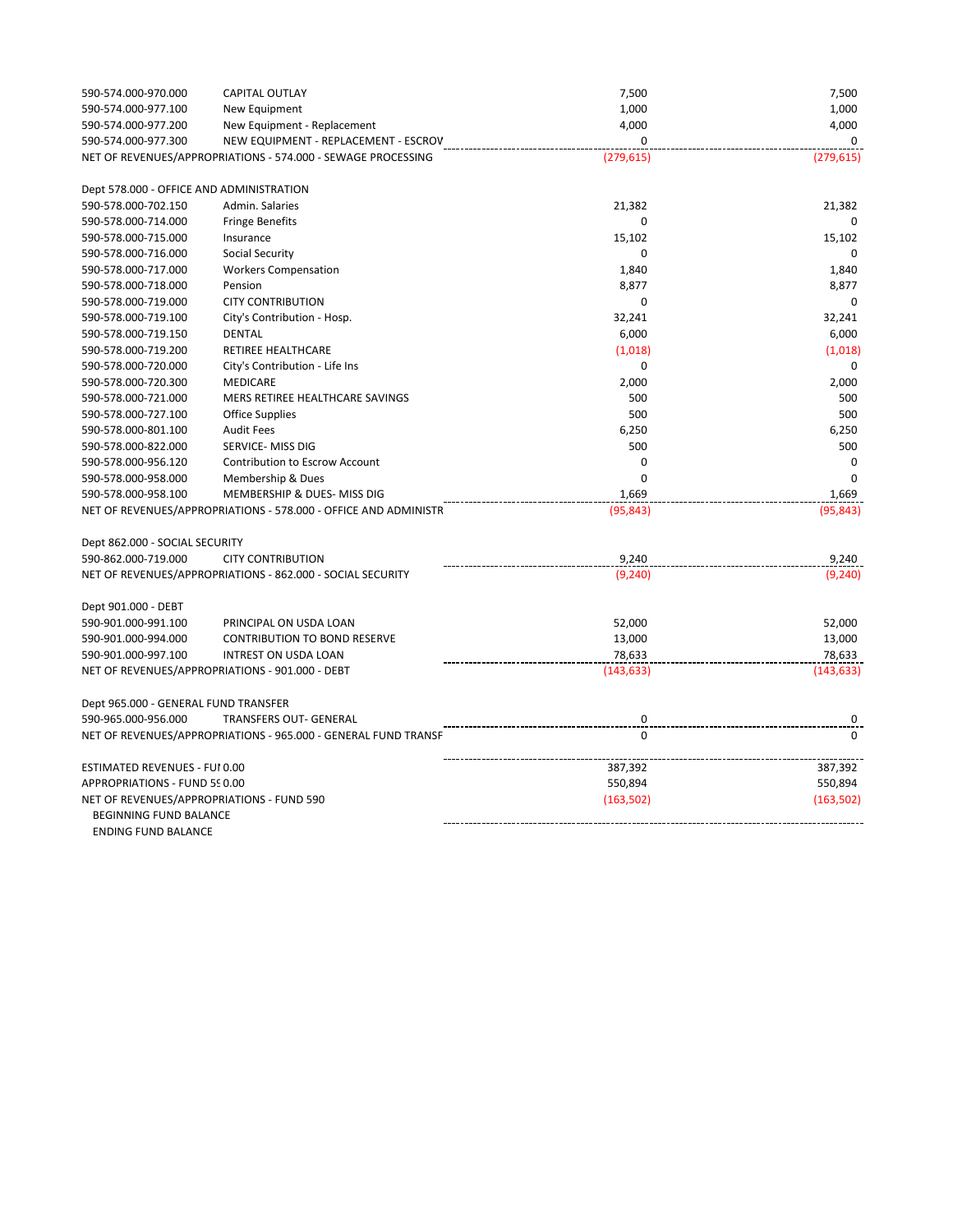| Fund 703 - SUMMER & WINTER TAX ACCOUNT<br>Dept 000.000 |              |
|--------------------------------------------------------|--------------|
| 703-000.000-665.100<br>EARNED INT.                     | <sup>0</sup> |
| NET OF REVENUES/APPROPRIATIONS - 000.000 -             |              |
|                                                        |              |
| ESTIMATED REVENUES - FUI 0.00                          | 0            |
|                                                        |              |
| APPROPRIATIONS - FUND 7C0.00                           | <sup>0</sup> |
| NET OF REVENUES/APPROPRIATIONS - FUND 703              | <sup>0</sup> |
| BEGINNING FUND BALANCE                                 |              |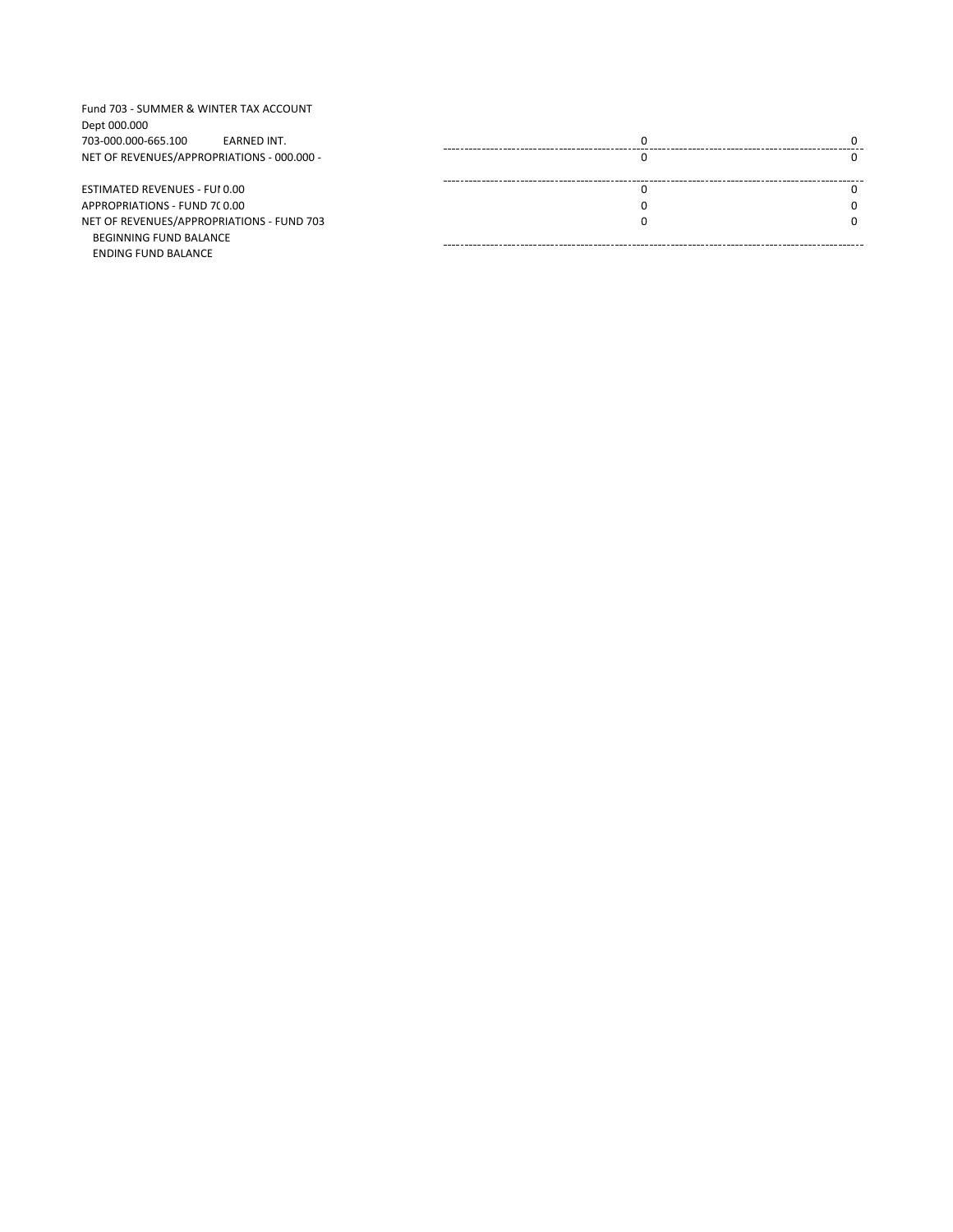| Fund 745 - COMMUNITY DEVELOPMENT           |                                                              |              |          |
|--------------------------------------------|--------------------------------------------------------------|--------------|----------|
| Dept 000.000                               |                                                              |              |          |
| 745-000.000-501.000                        | <b>FEDERAL GRANT</b>                                         | 0            | $\Omega$ |
| 745-000.000-665.100                        | <b>EARNED INT.</b>                                           | $\Omega$     | $\Omega$ |
| 745-000.000-665.300                        | INTEREST - B-77                                              | $\Omega$     | $\Omega$ |
| 745-000.000-665.400                        | <b>INTEREST - B-78</b>                                       | 0            | 0        |
| 745-000.000-665.500                        | INTEREST - B-79                                              | <sup>0</sup> | $\Omega$ |
| 745-000.000-665.700                        | <b>INTEREST - REVOLVING</b>                                  | $\Omega$     | $\Omega$ |
| 745-000.000-665.800                        | INTEREST - 82-23                                             | 0            | 0        |
| 745-000.000-665.900                        | INTEREST - 83-19                                             | $\Omega$     | 0        |
| 745-000.000-665.901                        | <b>SURPLUS FUNDS</b>                                         | 0            | $\Omega$ |
| NET OF REVENUES/APPROPRIATIONS - 000.000 - |                                                              | 0            | 0        |
| Dept 747.000 - COMMUNITY PROGRAM           |                                                              |              |          |
| 745-747.000-702.000                        | SECRETARY'S WAGES                                            | 0            | $\Omega$ |
| 745-747.000-720.200                        | <b>SOCIAL SECURITY</b>                                       | 0            | 0        |
| 745-747.000-727.000                        | <b>OFFICE SUPPLIES</b>                                       | $\Omega$     | $\Omega$ |
| 745-747.000-801.000                        | <b>AUDIT</b>                                                 | $\Omega$     | $\Omega$ |
| 745-747.000-802.000                        | <b>CONSULTANT FEES</b>                                       | $\Omega$     | $\Omega$ |
| 745-747.000-803.000                        | <b>LEGAL FEES</b>                                            | $\Omega$     | 0        |
| 745-747.000-956.000                        | MISC.                                                        | 7,155        | 7,155    |
| 745-747.000-956.100                        | CONTR. TO GEN. FUND                                          | $\Omega$     | $\Omega$ |
| 745-747.000-956.200                        | Projects - Misc.                                             | 0            | $\Omega$ |
| 745-747.000-958.000                        | MEMBERSHIP DUES                                              | 2,000        | 2,000    |
| 745-747.000-962.000                        | MILEAGE/MEETINGS                                             | 0            | 0        |
| 745-747.000-977.000                        | <b>NEW EQUIPMENT</b>                                         | $\Omega$     | $\Omega$ |
|                                            | NET OF REVENUES/APPROPRIATIONS - 747.000 - COMMUNITY PROGRAN | (9, 155)     | (9, 155) |
| ESTIMATED REVENUES - FUI 0.00              |                                                              | $\Omega$     | $\Omega$ |
| APPROPRIATIONS - FUND 740.00               |                                                              | 9,155        | 9,155    |
| NET OF REVENUES/APPROPRIATIONS - FUND 745  |                                                              | (9, 155)     | (9, 155) |
| BEGINNING FUND BALANCE                     |                                                              |              |          |
| <b>ENDING FUND BALANCE</b>                 |                                                              |              |          |